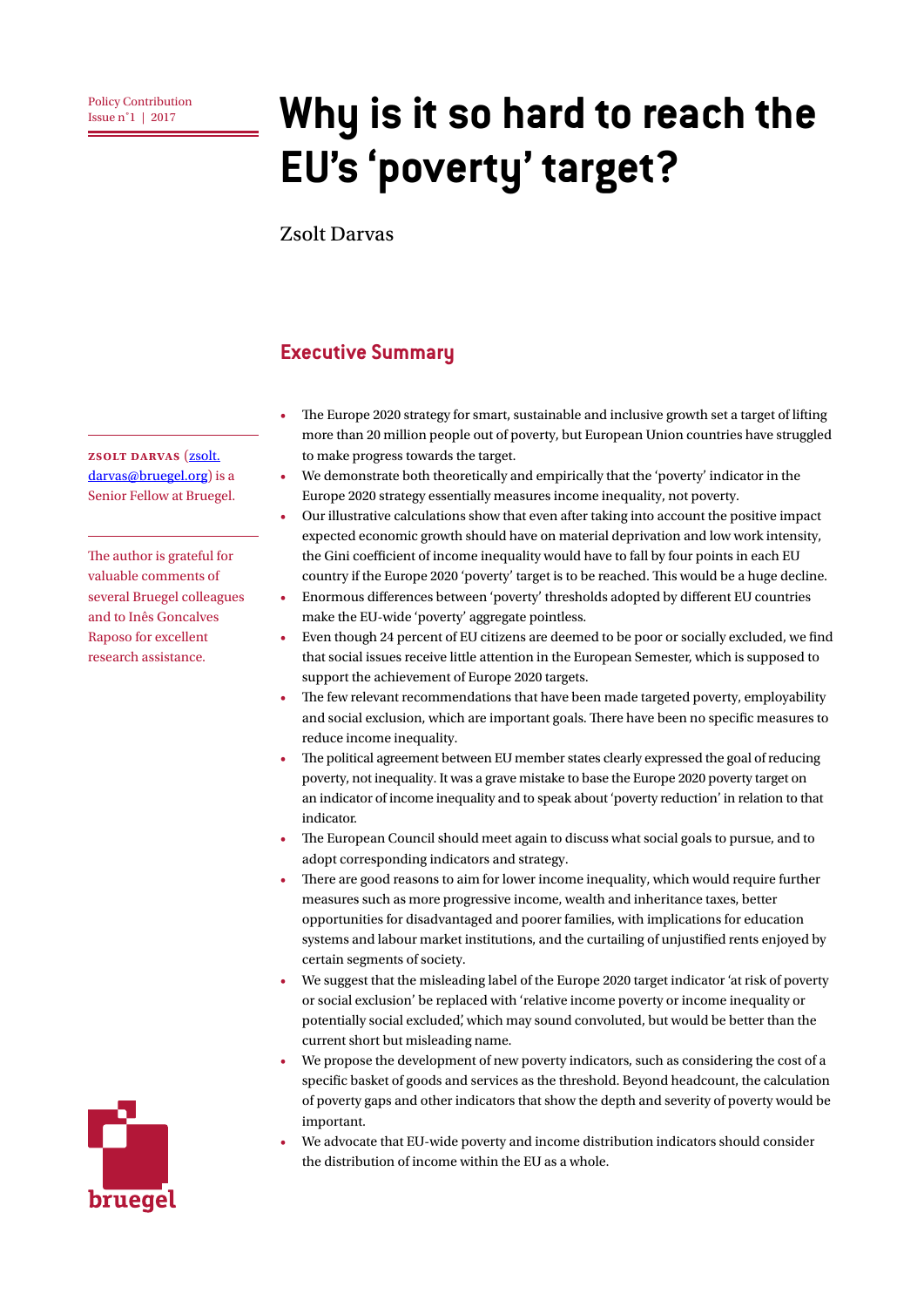### **1. Introduction**

*Europe 2020 – A strategy for smart, sustainable and inclusive growth* was adopted in 2010 as the European Union's landmark economic and social policy strategy. It formulated EU-wide targets for employment, research and development, climate/energy, education and poverty reduction/social inclusion. Progress towards the targets is encouraged and monitored throughout the European Semester, the EU's yearly cycle of economic policy coordination.

The 'poverty' target set by the European Commission (2010) aims to lift "*over 20 million*  people out of poverty" between 2008 and 2020 in the EU27<sup>1</sup>. Progress to date against this target has been disappointing. Rather than declining, the number of people classified as at risk of poverty or social exclusion increased by 6.3 million from 2008-12, after which it fell by 4.7 million from 2012-15, leading to a figure in 2015 that was still above the 2008 value by about 1.6 million people. The EU's apparent failure to reduce poverty has received great attention, with calls from many quarters for more effective measures.

Why is it so hard to reach the Europe 2020 'poverty' target? What does the poverty indicator actually measure? What kind of social developments would enable the achievement of the Europe 2020 'poverty' target? How effective is the European Semester in promoting progress towards the Europe 2020 'poverty' target? In this policy contribution we answer these questions.

### **2. The Europe 2020 strategy poverty indicator**

#### **Historical precedents**

There is a long-standing literature on social indicators, which have been used in various ways by the European Union and the preceding European Communities<sup>2</sup>. The Lisbon Strategy, adopted in March 2000 by the EU heads of state and government, aimed to make Europe "*the most competitive and dynamic knowledge-based economy in the world, capable of sustainable*  economic growth with more and better jobs and greater social cohesion" by 2010<sup>3</sup>. This strategy included six specific indicators for social cohesion, in addition to various indicators of employment, innovation and research, economic reform and general economic background indicators. A key social cohesion indicator was the 'poverty rate', which measured the share of the population below the poverty line, which was defined as (50 percent or) 60 percent of the median equivalised disposable income<sup>4</sup> in each country (European Commission, 2000). While the development of this indicator was monitored, no target was set in the context of the Lisbon Strategy.

#### **The Europe 2020 indicator: at risk of poverty or social exclusion**

In its March 2010 publication of the Europe 2020 strategy, European Commission (2010) proposed that the same 'poverty rate' indicator should be used, though it was renamed the 'at risk of poverty' rate. In 2008 there were slightly more than 80 million people deemed 'at risk of poverty' in the then 27-member EU, and the Commission proposed to set the target in terms

<sup>1</sup> The first 27 European Union members, predating Croatian membership.

<sup>2</sup> See a nice historical overview in Atkinson *et al* (2002).

<sup>3</sup> [https://portal.cor.europa.eu/europe2020/Profiles/Pages/TheLisbonStrategyinshort.aspx.](https://portal.cor.europa.eu/europe2020/Profiles/Pages/TheLisbonStrategyinshort.aspx)

<sup>4</sup> The equivalised disposable income is the total income of a household, after tax and other deductions, that is available for spending or saving, divided by the number of household members converted into equalised adults; household members are equalised or made equivalent by weighting each according to their age, using the so-called modified OECD equivalence scale. See: [http://ec.europa.eu/eurostat/statistics-explained/index.php/Glossary:Equivalised\\_dis](http://ec.europa.eu/eurostat/statistics-explained/index.php/Glossary:Equivalised_disposable_income)[posable\\_income.](http://ec.europa.eu/eurostat/statistics-explained/index.php/Glossary:Equivalised_disposable_income)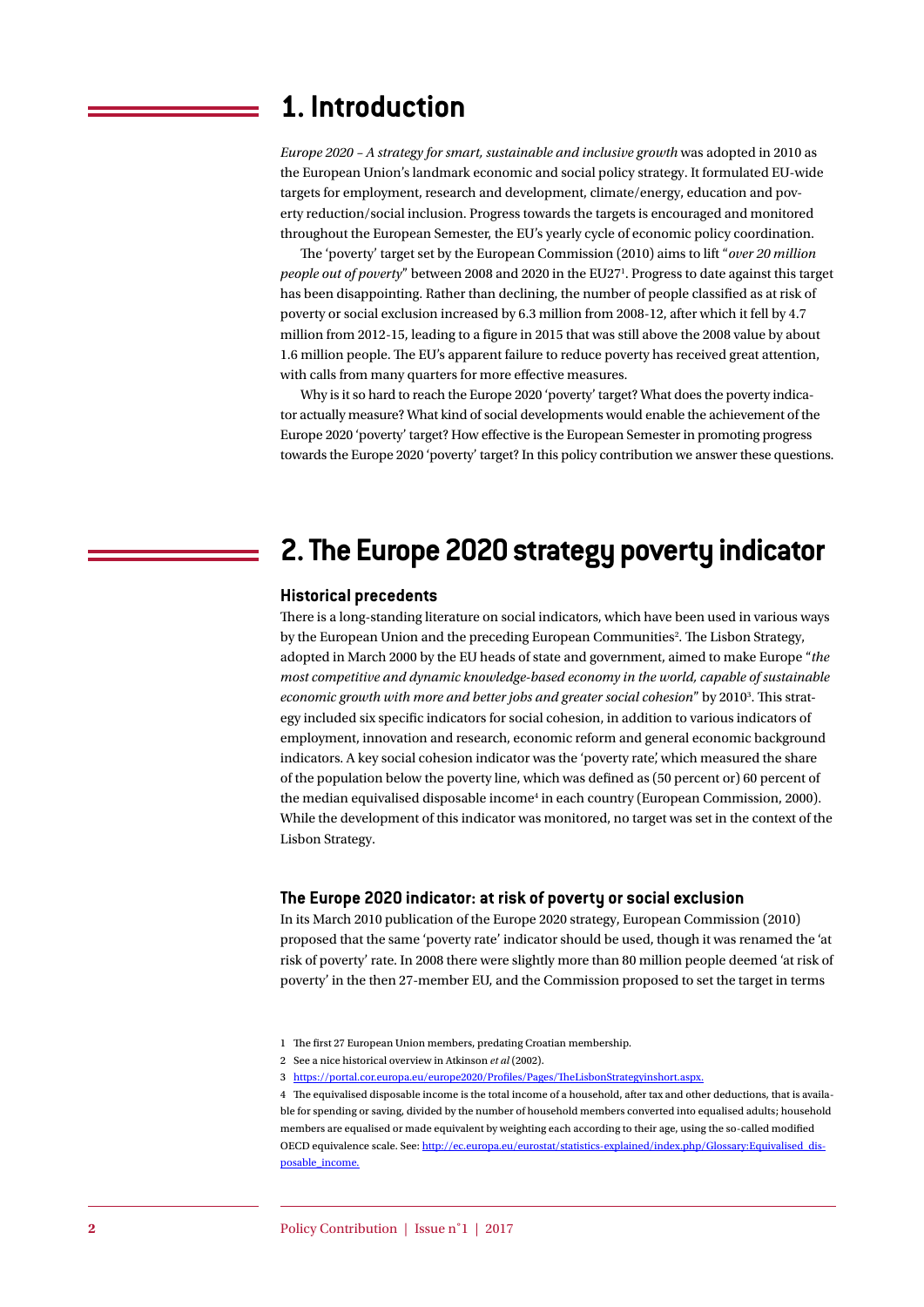of this baseline: "*the number of Europeans living below the national poverty lines should be reduced by 25%, lifting over 20 million people out of poverty*", where "*the national poverty line is defined as 60% of the median disposable income in each Member State.*"

However, in subsequent negotiations, the indicator was found to be too narrow. The final indicator adopted by the European Council in June 2010 was the 'at risk of poverty or social exclusion' indicator. The European Council allowed member states "*to set their national targets on the basis of the most appropriate indicators, taking into account their national circum*stances". Nine countries adopted a different indicator (Box 1 on page 5)<sup>5</sup>.

The 'at risk of poverty or social exclusion' indicator is the combination of three indicators. It includes the total number of people that fall into one or more of three categories:

- **'At risk of poverty':** people with a disposable income below 60 percent of the national median equivalised disposable income;
- **'Severely materially deprived':** people unable to afford at least four of the following: 1. rent, mortgage or utility bills
	- 2. adequate home heating
	- 3. a reserve against unexpected expenses
	- 4. regular meat or proteins
	- 5. a holiday
	- 6. a television set
	- 7. a washing machine
	- 8. a car
	- 9. a telephone;
- **'Living in a household with a very low work intensity':** total number of months that all working-age household members have worked relative to the total number of months the same household members theoretically could have worked is below 20 percent.

In 2008, there were about 116 million people in the EU27 'at risk of poverty or social exclusion' according to these measures. The European Council retained the 20 million reduction target for this indicator and therefore the target for 2020 was set at 96 million.

It is also notable that while the European Council adopted the EU-wide 20 million person target, it did not share out this target among member states, but allowed them to set their own targets. The sum of member states' targets is a reduction of about 12 million people, highlighting a major discrepancy between the EU-wide target and national commitments.

Progress to date has been disappointing. Instead of a decline, the number of people in the EU27 deemed at risk of poverty or social exclusion increased from 115.9 million to 122.2 million in 2012 and then declined to 117.5 million, still above the 2008 value and very far from the target of 96 million.

[Figure 1](#page-3-0) breaks down the 'at risk of poverty or social exclusion' indicator according to its components. Since a person can belong to one, two or all three of its components, the overlapping areas of the circles indicate the number of people who belong to more than one of the components.

We highlight that the aim agreed by the European Council was "*promoting social inclusion in particular through the reduction of poverty*" and income inequality was not mentioned in the European Council conclusions that adopted the Europe 2020 strategy (see European Council, 2010).

<sup>5</sup> None of these nine countries made their choice on the basis of the near equivalence of the 'at risk of poverty' rate and the Gini coefficient of income inequality and in fact five of the nine countries adopted a version of the 'at risk of poverty' rate (Box 1).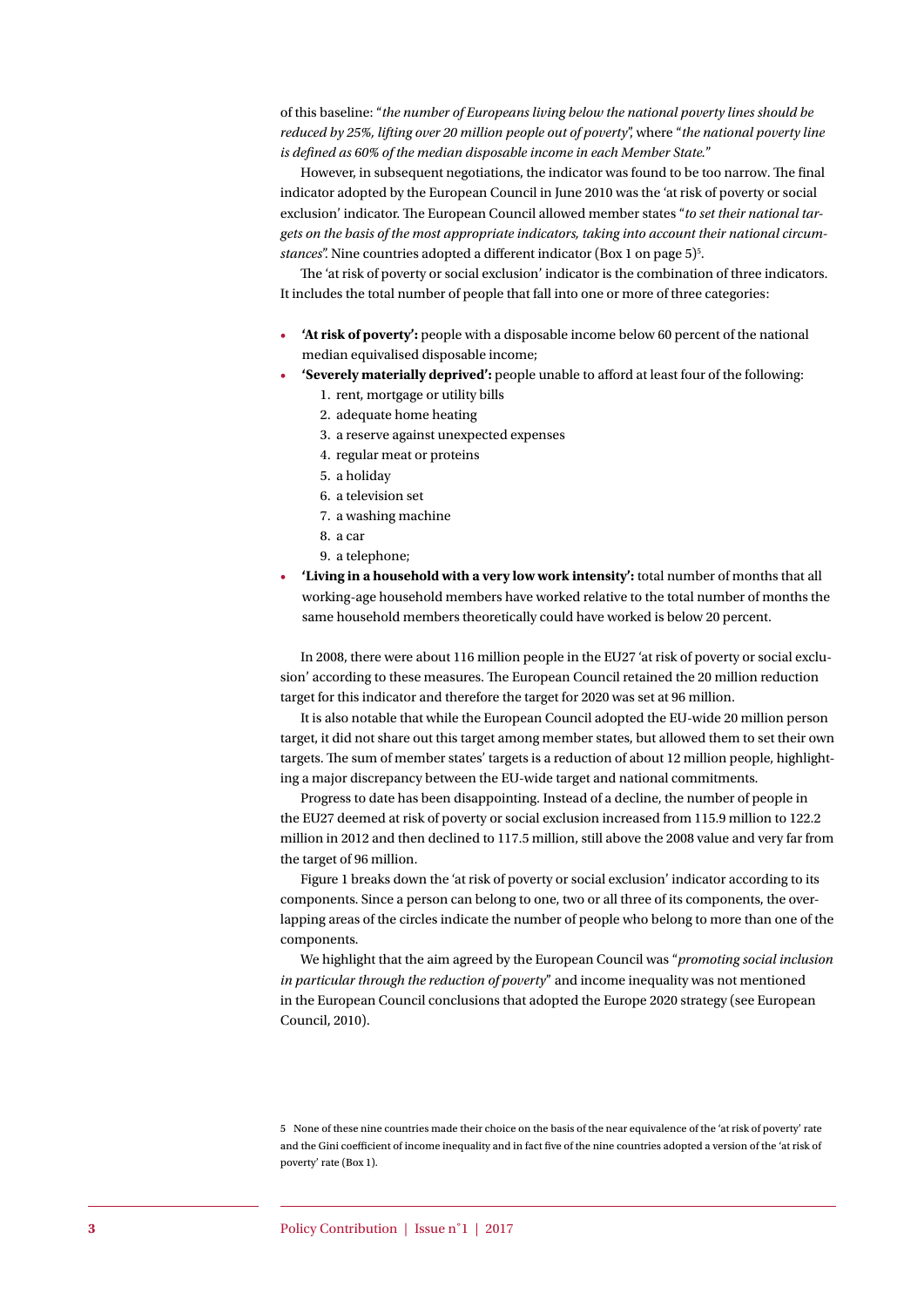

#### <span id="page-3-0"></span>**Figure 1: People 'at risk of poverty or social exclusion' in the EU27 in 2015 (millions)**

Source: the figure on page 26 of the Annex of European Commission (2014), updated using data from the Eurostat dataset 'Intersections of Europe 2020 Poverty Target Indicators by age and sex [ilc pees01]'. I thank Konstantinos Efstathiou and Robert Kalcik for preparing this chart.

#### **What are poverty, inequality and social exclusion?**

There is an extremely voluminous body of academic and policy research on poverty, inequality and social exclusion<sup>6</sup>. These concepts are defined in many different ways.

A standard definition of poverty is whether "*households or individuals have sufficient*  resources or abilities to meet their daily needs", as argued by the World Bank<sup>7</sup>. This definition is in line with the everyday use of the word poverty<sup>8</sup>. Such a definition is sometimes considered as an 'absolute measure of poverty'. Poverty has non-monetary aspects, such as health, education and subjective perceptions.

Relative poverty is usually defined as having little in terms of a specific aspect (like income, wealth, health, or education) compared to other members of society. The way individuals perceive their position relative to other people can be an important aspect of their welfare.

Inequality refers to the extent to which a specific aspect (like income) is distributed unevenly among the population. Similarly to the concept of relative poverty, in unequal societies poorer individuals might perceive that they have fewer means than richer individuals, which might affect their life satisfaction irrespective of their actual living standards.

A reasonable definition of social exclusion is "*the failure of society to provide certain individuals and groups with those rights and benefits normally available to its members, such as employment, adequate housing, health care, education and training*"9 . The Commission of European Communities (1992) explained the difficulties in measuring social exclusion, which has different manifestations, such as homeless people on the streets, the marginalisation of the very long-term unemployed, persistent poverty in certain rural areas, and the rejection of refugees and minorities.

<sup>6</sup> See nice overviews of various concepts and measurement issues in Coudouel *et al* (2002) and Marx *et al* (2015).

<sup>7</sup> See for example the World Bank's 'Measuring Poverty' page: <http://go.worldbank.org/0C60K5UK40>.

<sup>8</sup> The Cambridge Dictionary (http://dictionary.cambridge.org) defines poverty as *"the condition of being extremely poor,"* and poor as *"having little money and/or few possessions"*.

<sup>9</sup> [https://www.collinsdictionary.com/dictionary/english/social-exclusion.](https://www.collinsdictionary.com/dictionary/english/social-exclusion)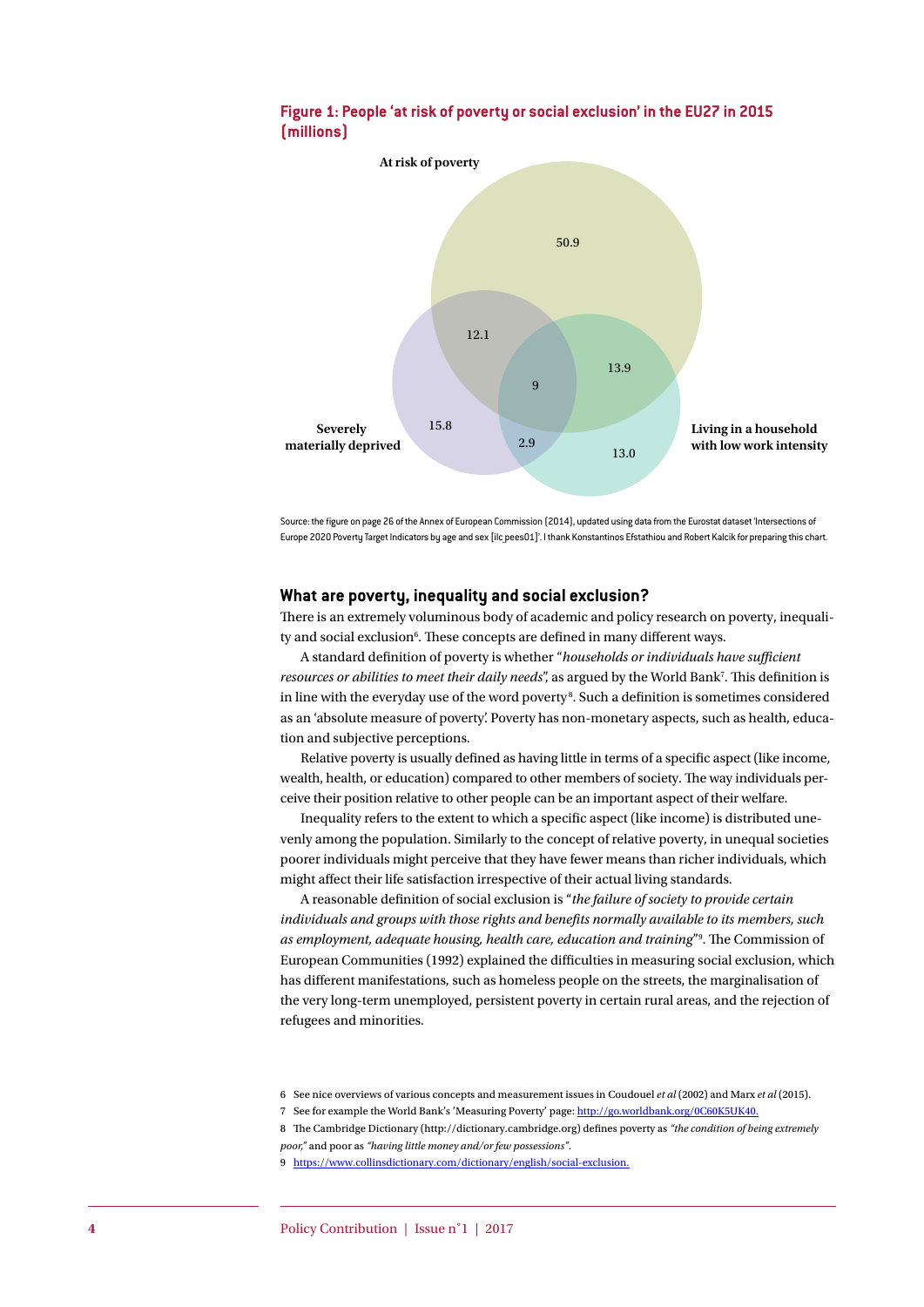The simple definitions offered above underline that there are many overlaps between these concepts:

- Poverty might lead to social exclusion.
- For a given level of average income in a country, higher income inequality implies more poverty: consider two countries with the same average income but with different levels of income inequality; in the country with a higher inequality level there will be more poor (and also more rich) than in the country with a lower level of income inequality.
- Thereby, more inequality might also lead to more social exclusion.
- Relative income poverty is a very similar concept to income inequality. When income inequality is high, the gap between the incomes of people at the top and the bottom of the income distribution is wide and thus relative income poverty is high. A possible conceptual difference between relative income poverty and income inequality is that the former focuses on the lower part of the income distribution, while the latter considers the entire population.

Furthermore, a common factor might influence all indicators simultaneously. For example, unemployment, and especially long-term unemployment, might lead to more poverty, relative poverty, inequality and social exclusion.

The fact that poverty, relative poverty, inequality and social exclusion have many different definitions, and that there are various overlaps between these concepts, makes measurement especially difficult.

#### **Box 1: National poverty target indicators that differ from the Europe 2020 'at risk of poverty or social exclusion' indicator**

- Bulgaria: at risk of poverty
- Germany: long-term unemployed
- Denmark: persons living in households with low work intensity
- Estonia: at risk of poverty
- Ireland: combined poverty, defined as those severe materially deprived who are also at risk of poverty
- Latvia: at risk of poverty and/or living in households with very low work intensity
- Netherlands: people aged 0-64 living in a jobless household
- Sweden: percent of women and men aged 20-64 who are not in the labour force (except full-time students), the long-term unemployed or those on long-term sick leave
- United Kingdom: numerical targets from the 2010 Child Poverty Act and Child Poverty Strategy 2011-14, which are in turn different versions of the 'at risk of poverty' rate

Source: http://ec.europa.eu/europe2020/pdf/targets en.pdf and the accompanying national documents.

#### **Material deprivation and low work intensity**

Two components of the Europe 2020 'at risk of poverty or social exclusion' indicator, the severe material deprivation rate and the share of the people living in households with a very low work intensity, have clear interpretations and can capture some of the above-mentioned aspects of social exclusion.

Thanks to Europe's generally high living standards and extensive welfare states, there are hardly any people below the standard poverty thresholds that are used globally. That means there are very few people in the EU living on less than \$1.25 or \$2 a day. The severe material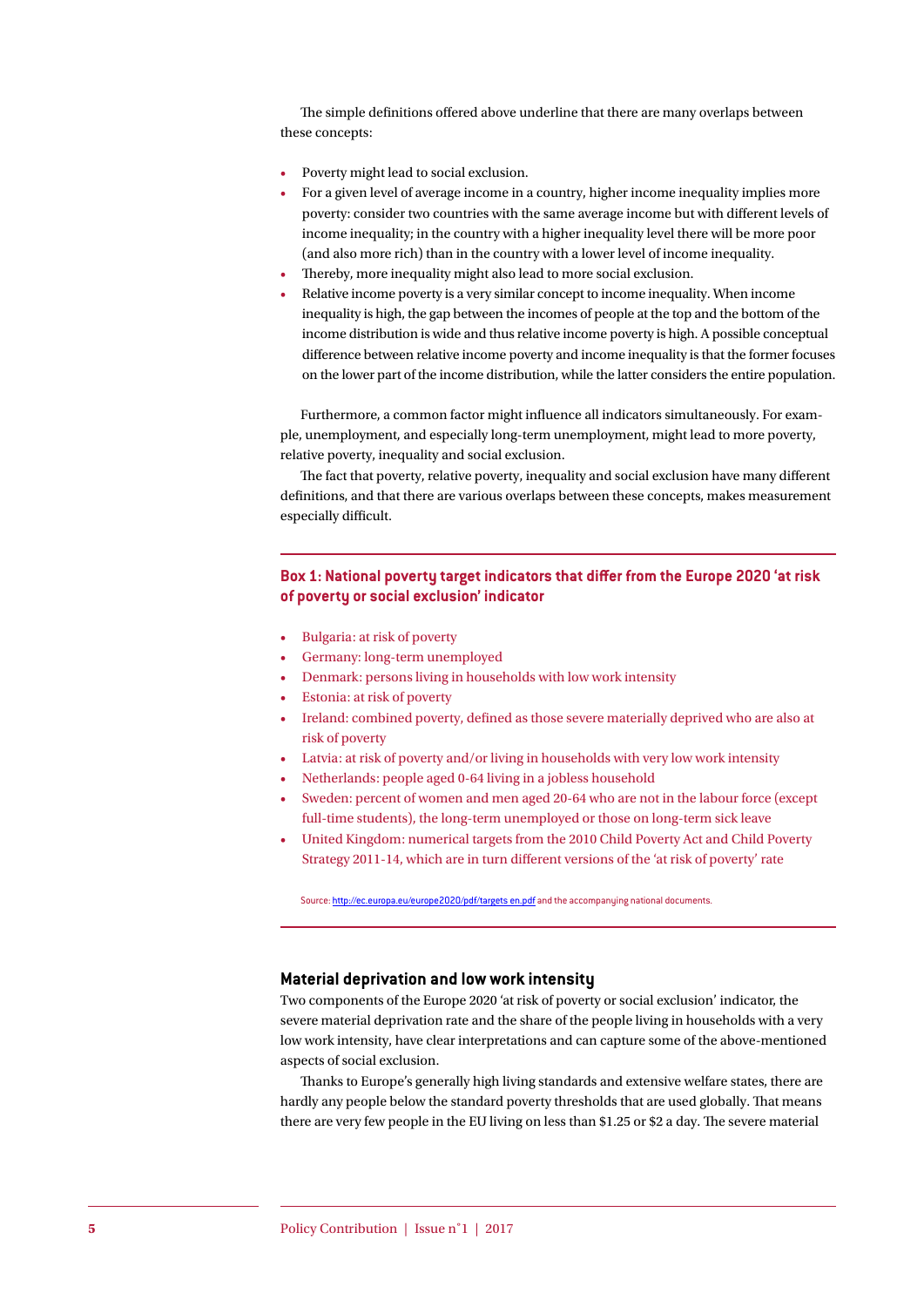deprivation rate is therefore a useful indicator of poverty in the European context<sup>10</sup>. It might also reflect social exclusion if poor people face difficulties in terms of social integration.

People living in households with very low work intensity might face a significant risk of exclusion from the labour market, potentially leading to social exclusion too.

#### **The 'at risk of poverty' indicator essentially measures income inequality**

The main<sup>11</sup> component of the Europe 2020 social target indicator, the 'at risk of poverty' indicator, has a very misleading name.

One issue is the interpretation of 'risk' in the name of the indicator. In principle, everyone can be considered to be at risk; even a billionaire faces the risk of losing her/his wealth. The question is the degree of riskiness. The 'at risk' part of the indicator should refer to a significant degree of risk.

Someone with income below 60 percent of national median income is not necessarily at high risk of poverty. Even Eurostat's glossary highlights that: "*this indicator does not measure wealth or poverty, but low income in comparison to other residents in that country, which does not necessarily imply a low standard of living*"12. That is, Eurostat uses the word 'poverty' in the common sense of someone being poor and underlines that the 'at risk of poverty' indicator does not measure poverty.

For example in a rich country like Luxembourg, the bulk of the people below the 60 percent of the Luxembourgish median income have much higher living standards than, for example, a citizen in Romania earning the average Romanian income, who is in turn in a much better position than someone with an average income in Africa.

Conceptually, the definition of the 'at risk of poverty' indicator and the explanation provided in the Eurostat glossary resemble an indicator of income inequality. In more equal societies, more people have incomes closer to the median income and consequently the share of people with income below 60 percent of the median income is low. In the extreme case of a country with perfect income equality, everyone earns the same and therefore nobody is below (and nobody is above) the median income. In a country with some level of income inequality, there are (by definition) people with incomes both below and above the medium income, but when income inequality is very low, nobody may have an income below 60 percent of the median income. In a country with a rather equal income distribution, the 'at risk of poverty' indicator could therefore take the value of zero, even if everyone was extremely poor.

In contrast, in more unequal societies there are greater income differences and therefore more people below 60 percent of median income.

A mathematical relationship can be established between the Gini coefficient of income inequality and the 'at risk of poverty' rate if income distribution is assumed to be described by a certain statistical distribution function. [Figure 2](#page-6-0) shows the theoretical association between the two indicators when income distribution is described by the log-normal distribution, which is frequently found to be effective in describing income distributions (Darvas, 2016). In this case, nobody is deemed to be 'at risk of poverty' (that is, nobody has income below 60 percent of the median) if the Gini coefficient of income inequality is low, while at higher levels of inequality the 'at risk of poverty' rate increases in line with the increase in the Gini coefficient.

10 However, we note that it is surprising to find 18.7 million people in the EU27 (who reside in both 'high wage' and 'low wage' countries) who were severely materially deprived in 2015, but have income higher than 60 percent of the national median equivalised income (see the part of the purple circle which is outside the light brown circle in [Figure](#page-3-0)  [1](#page-3-0)). We would have expected severe material deprivation for people with very low incomes, yet there are 64.8 million people below 60 percent of the national median equivalised income who are not severely materially deprived (the part of the light brown circle which is outside the purple circle on [Figure 1\)](#page-3-0). This highlights that the material deprivation indicator measures perceptions, and we cannot exclude the hypothesis that this indicator carries large measurement errors. 11 The 'at risk of poverty' indicator dominates the overall indicator of 'at risk of poverty or social exclusion': 73 percent of people 'at risk of poverty or social exclusion' in the EU27 were flagged up by the criterion 'at risk of poverty' in 2015 ([Figure 1\)](#page-3-0).

12 [http://ec.europa.eu/eurostat/statistics-explained/index.php/Glossary:At-risk-of-poverty\\_rate](http://ec.europa.eu/eurostat/statistics-explained/index.php/Glossary:At-risk-of-poverty_rate).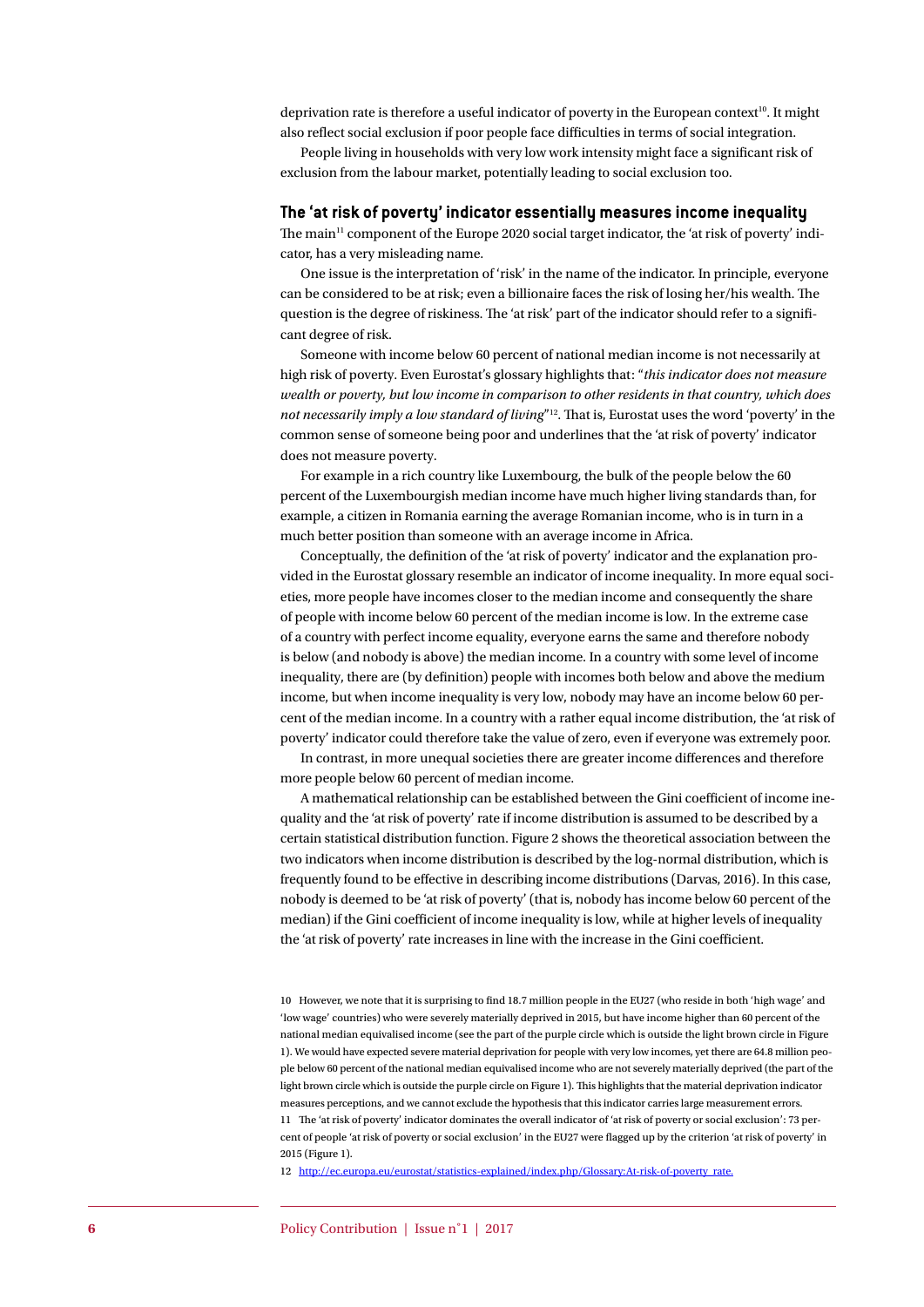<span id="page-6-0"></span>**Figure 2: The theoretical association between the Gini coefficient of income inequality and the 'at risk of poverty' rate when income distribution is log-normal**



Source: Bruegel. Note: the 'at risk of poverty' rate is defined as the share of people with income below 60 percent of the national medium income.

In reality, actual income distributions differ from parametrised statistical distributions and therefore the association between the two indicators is not deterministic, but there is a very strong empirical association between them, as we demonstrate in Annex 1.

#### **The use of the 'at risk of poverty' indicator in EU policy discussions**

Apparently, nobody in EU policy circles is aware of the clear theoretical and robust empirical associations between the Gini coefficient of income inequality and the 'at risk of poverty' indicator. '*Poverty reduction*' is very often referred to in connection with this indicator, but it is never mentioned that this indicator in fact measures income inequality.

For example, when the European Commission set the target of "*lifting over 20 million people out of poverty*" in March 2010, using the 'at risk of poverty' indicator, it did not include any reference to income inequality. The European Commission's *Social Protection & Social Inclusion* website13 continues to state that "*the Europe 2020 strategy for smart, sustainable and inclusive growth sets targets to lift at least 20 million people out of poverty and social exclusion*", without defining poverty or highlighting the near equivalence of the poverty indicator and the Gini coefficient of income inequality.

The European Parliament, meanwhile, adopted a resolution of 25 November 2014 on employment and social aspects of the Europe 2020 strategy, which stated that "*the EU is far from having achieved the employment and poverty reduction headline targets of the Europe 2020 strategy*", argued that "*particular attention should be paid to poverty reduction*" and used the term "*poverty reduction*" several dozen times throughout the resolution, based on information derived from the 'at risk of poverty' rate (European Parliament, 2014)<sup>14</sup>.

The European Confederation of Workers' Cooperatives, Social Cooperatives and Social and Participative Enterprises (CECOP – CICOPA Europe), which represents national organisations in 17 countries, expressed its position on the Europe 2020 Strategy Mid-Term Review by stating that "*instead of progress in poverty alleviation as planned, a further 6.6 million people* 

#### 13 <http://ec.europa.eu/social/main.jsp?catId=750&langId=en>.

<sup>14</sup> Let us also note that European Parliament (2014) also called for better measurement: "*43. Calls, therefore, for objective indicators of 'poverty' to be used for the measurement of Member States' poverty rates so as to help identify those at risk of exclusion; 44. Recalls, however, that a poverty indicator provides no direct evidence of the experience of social exclusion, and therefore calls for improved measurement of perceived social exclusion in order to reach a better understanding of the reasons for social exclusion and of which groups are particularly affected*".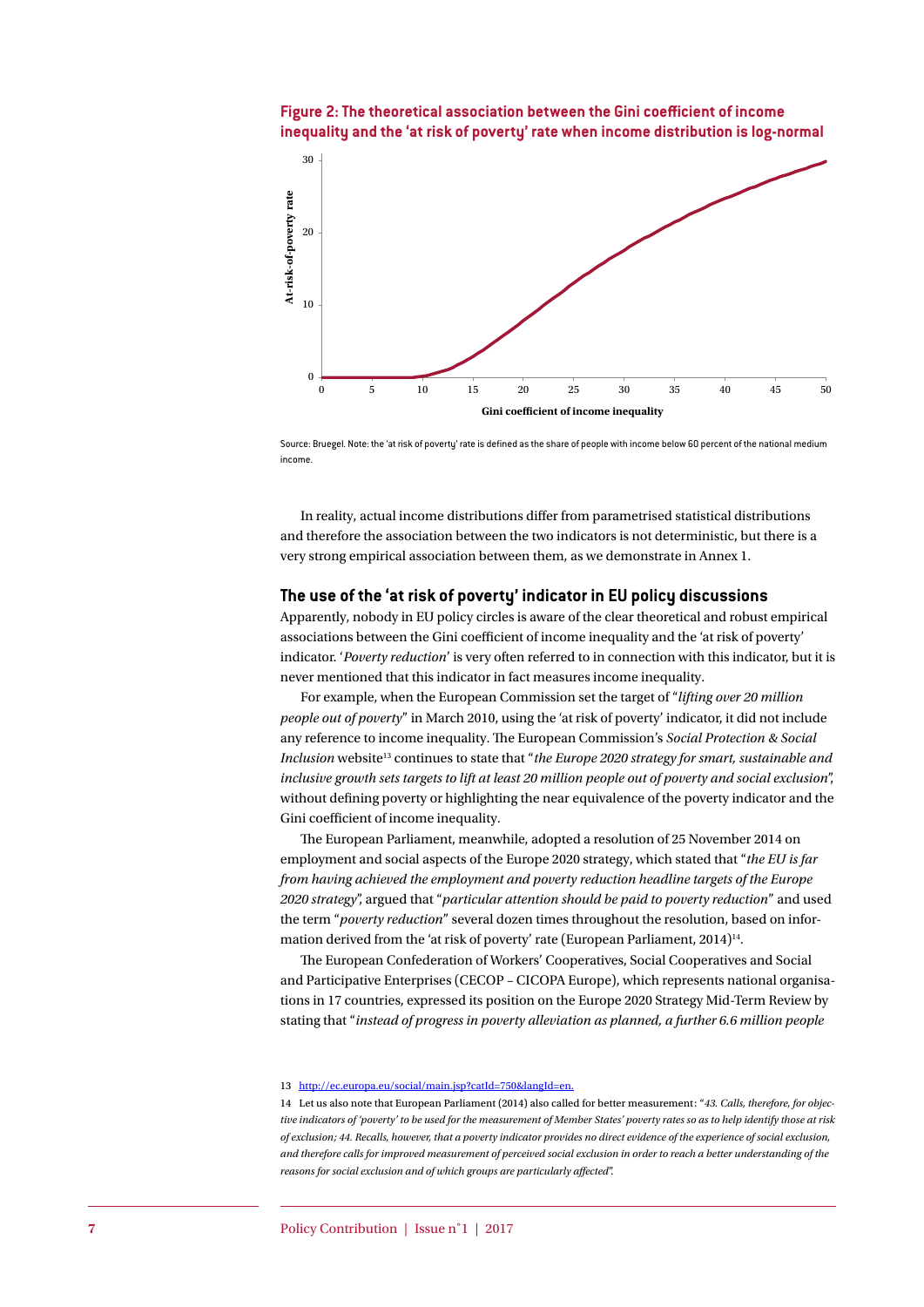*have actually fallen into poverty in the last 4 years*". Similarly, the European Anti-Poverty Network (EAPN), the largest platform of anti-poverty organisations in Europe, talked about "*the unacceptable levels of poverty and social exclusion in the EU faced by 1 in 4 of the population*" and called for "*delivery on Europe 2020 goals, particularly the poverty target*", in a letter sent to European Commission president Jean-Claude Juncker about the Commission's 2017 *Annual Growth Survey*.

Many similar examples could be listed<sup>15</sup>. Sometimes even academic professors misunderstand these indicators.

At minimum, the extremely misleading indicator label 'at risk of poverty' should be replaced with 'relative income poverty or income inequality', to dispel any doubts about the correct interpretation of this indicator. Similarly, the name of the Europe 2020 target indicator 'at risk of poverty or social exclusion' should be replaced with 'relative income poverty or income inequality or potentially social excluded', which may sound convoluted, but would be better than then the current short but misleading name.

#### **Aggregation of country data to the EU level**

Beyond the inherent difficulties of national 'at risk of poverty' rates, the differences between the national thresholds (which are used to calculate the 'at risk of poverty rate' in each country) are so huge that they further underline the inappropriateness of this indicator for assessing poverty trends. The question can also be asked of whether adding up the number of such people in different countries to arrive at an EU-wide number makes sense. In Romania, for example, after correcting for differences in price levels, a disposable income of  $\epsilon$ 2,613 a year (after taxes and social transfers) is considered to be the threshold in 2015, while in Luxembourg the price-level adjusted threshold is  $E17,571$ , but someone with an income slightly below the national threshold in Luxembourg is regarded as 'at risk of poverty', when she or he can consume seven times more goods and services than someone in Romania slightly above the national threshold and therefore not 'at risk of poverty'.

The difference between two less-divergent countries, Austria and the Czech Republic, is also substantial: after taking different national price levels into account, someone at the national threshold in Austria can consume twice as much in goods and services as someone at the national threshold in the Czech Republic. A two-fold difference is also huge: double income means that a person can live in a twice as large house, buy a twice as expensive car or spend twice as much on a holiday. Therefore, adding up the number of people 'at risk of poverty' in Luxembourg, Romania, Austria, Czech Republic and other EU countries leads to an EU-wide aggregate that is very difficult to interpret.

It is disappointing that 60 years after the Treaty of Rome set European integration in motion, EU-wide income distribution statistics are still derived by simply adding up country-specific data, instead of considering the distribution of income within the EU as a whole16. To address this problem, in Annex 3 we calculate poverty indicators for the EU as a whole.

15 See for example the speeches by European Commission Vice President Valdis Dombrovskis and European Commissioner for Employment, Social Affairs, Skills and Labour Mobility Marianne Thyssen, the 2016 report prepared by the European Parliament's Committee on Women's Rights and Gender Equality, the European People's Party action programme 2014-16, the declaration of the 2016 Council of the Party of European Socialists, the European Trade Union Confederation (ETUC) 2015-19 action programme, or Eurodiaconia's letter to labour ministers concerning the Europe 2020 mid-term review (see the references for details of these speeches and documents). 16 A similar problem emerges concerning the EU-wide Gini coefficient as we analysed in Darvas (2016).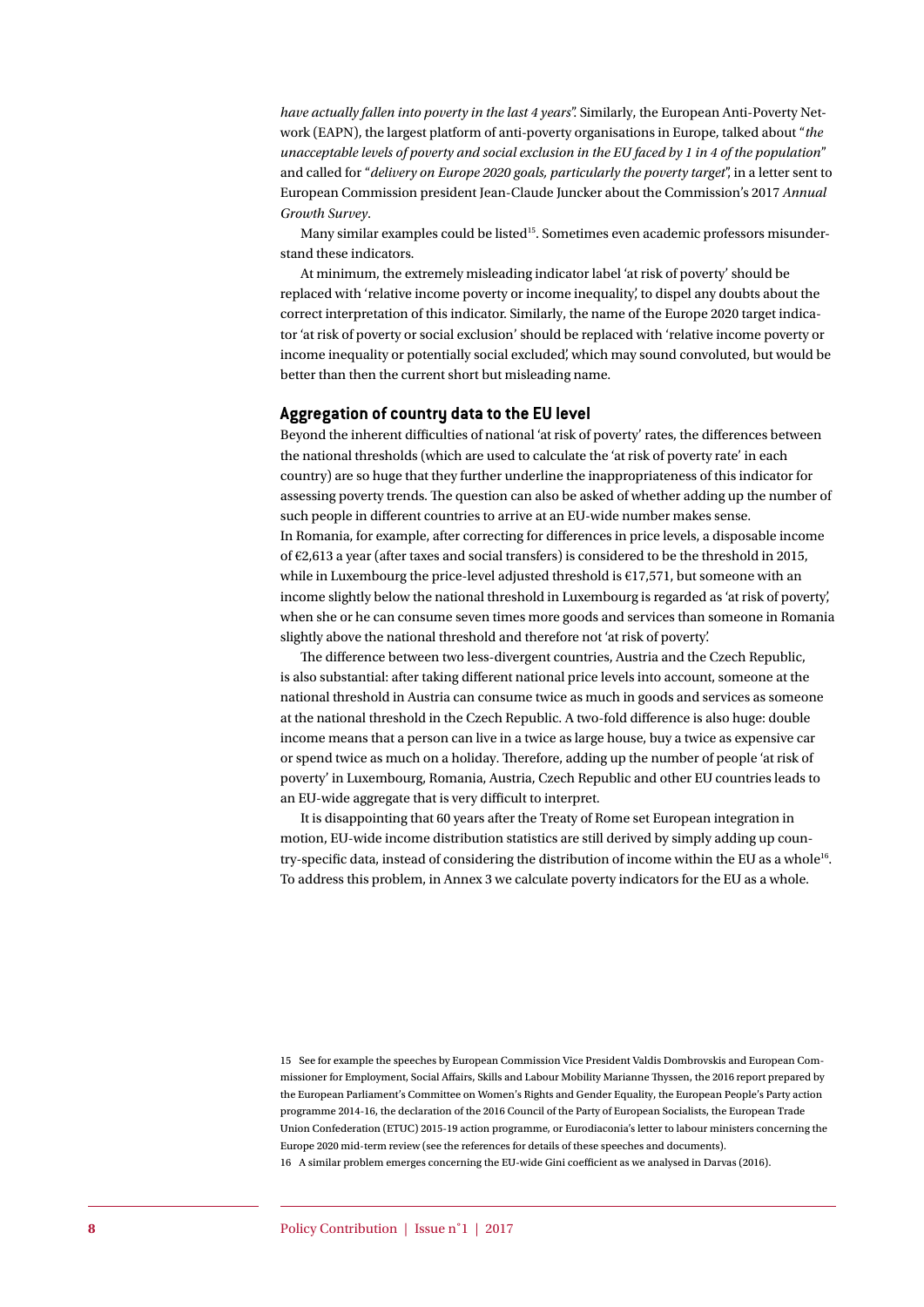## **3. How to meet the Europe 2020 'poverty' target?**

In its stock-taking report, the European Commission (2014) concluded that the recent economic crisis was primarily responsible for the divergence of the 'at risk of poverty or social exclusion' indicator from its target. While it is sadly true that the crisis increased unemployment and (properly measured) poverty, a more fundamental reason for the dismal performance is that the indicator used is more an indicator of income inequality than an indicator of poverty.

In order to check the likelihood that the Europe 2020 'poverty' target will be met, we split the indicator into two parts:

- 1. All people considered 'at risk of poverty' by the respective indicator, that is, people with incomes below 60 percent of the national equivalised median income, irrespective of whether or not these people are also materially deprived, or whether they live in households with low work intensity;
- 2. People not 'at risk of poverty', who are severely materially deprived and/or live in households with low work intensity, but have income above the 60 percent of the median of the national equivalised income.

We expect that the 'not-at-risk-of poverty' component will be reduced as the economy grows and negative output gaps close. Our econometric analysis strongly confirms this (see the Annex).

[Table 1](#page-8-0) shows that the 'not at risk of poverty' component increased significantly from 2008-12, from 35.0 million to 39.2 million, a development in which the crisis likely played a role. However, with the gradual return of economic growth to Europe, this component declined from 39.2 million in 2012 to 31.7 million in 2015, and is well below its 2008 value. Given our estimated regression parameters and European Commission and IMF forecasts for 2016-20, we project that about 5.5 million fewer people will belong to this category by 2020.

<span id="page-8-0"></span>

| meet the Europe 2020 target (EU27, million people)                                           |  |  |  |  |  |  |
|----------------------------------------------------------------------------------------------|--|--|--|--|--|--|
| Table 1: Illustrative scenario for the 'at risk of poverty or social exclusion' indicator to |  |  |  |  |  |  |

|                                        | 2008  | 2012   | 2015  | 2020 |
|----------------------------------------|-------|--------|-------|------|
| At risk of poverty or social exclusion | 115.9 | 122.2. | 117.5 | 95.9 |
| of which:                              |       |        |       |      |
| At risk of poverty                     | 80.9  | 83.0   | 85.9  | 69.8 |
| Not at risk of poverty                 | 35.0  | 39.2   | 31.7  | 26.1 |

Source: Bruegel, Eurostat for 2008-15; see the annex. Note: earlier data indicated that there were 116.2 million people at risk of poverty or social exclusion in the EU27 in 2008. This number, along with the target of 96.2 million, appeared in several publications. Currently, the Eurostat database indicates 115.9 million people in 2008 and we related the 20 million reduction target to this starting value.

In contrast, the at-risk-of-poverty component, which as we have argued is an indicator of income inequality, increased from 2008-12 and from 2012-15, meaning that this component increased even during the recent period of economic recovery, in line with the increase in income inequality within many EU countries.

Given our projection for the 'not at risk of poverty' component, we illustratively calculate that the at-risk-of-poverty component should be reduced by 16.1 million between 2015 and 2020 in order to achieve the Europe 2020 target (see all details of the calculations in the Annex). Therefore, our calculation for the at-risk-of-poverty component is not a projection, just an illustration.

Given the strong association between the at-risk-of-poverty rate and the Gini coefficient of income inequality, we translate the necessary reduction in the at-risk-of-poverty rate to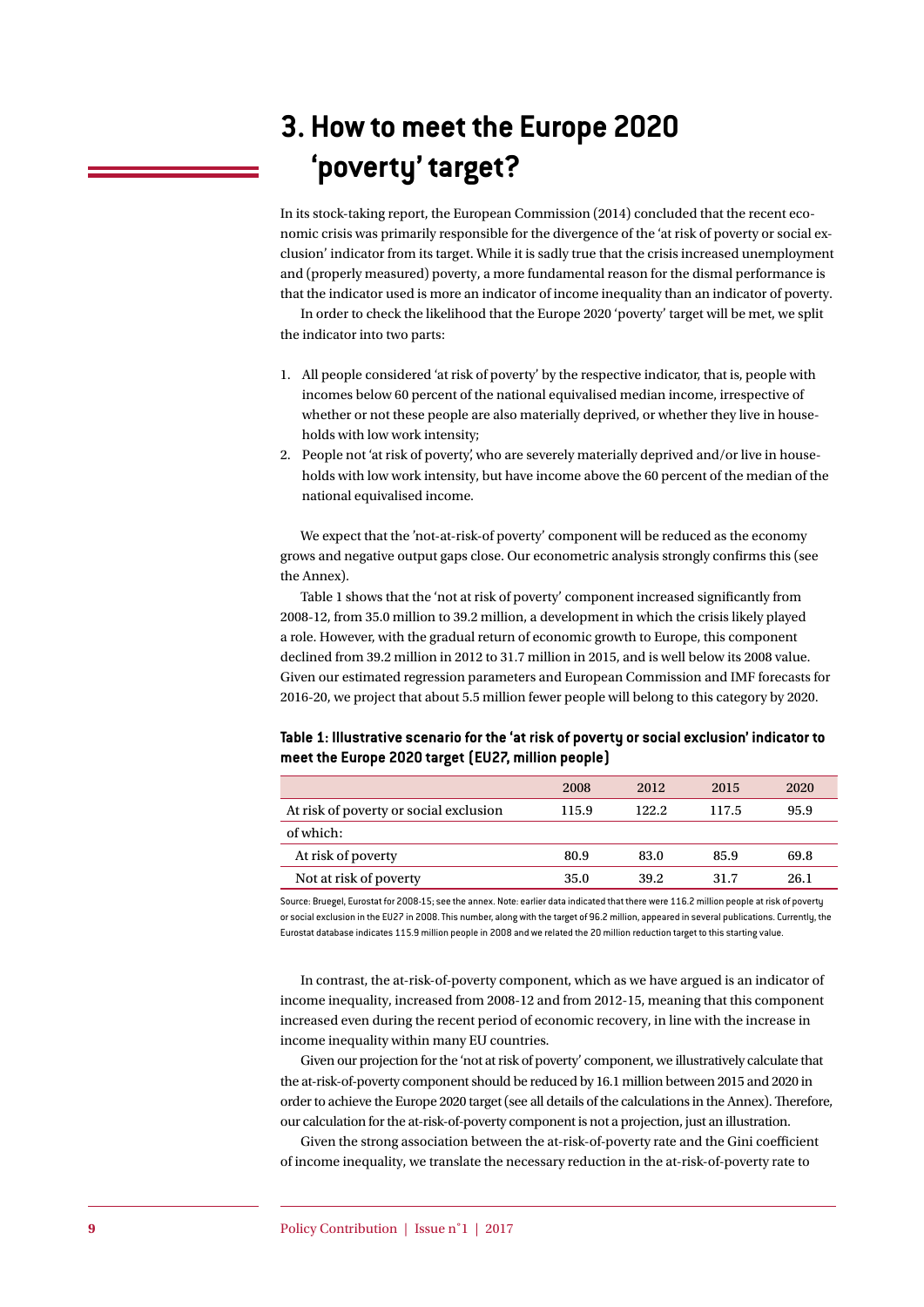a necessary reduction in the Gini. We find that an approximately 4-point decline in the Gini coefficient of income inequality would be consistent with reaching the Europe 2020 'poverty' target ([Figure 3\)](#page-9-0).

Given relatively small historical variations in the Gini coefficient and a lack of strong policies to reduce income inequality, it is extremely unlikely that income inequality would fall to the level that would make the achievement of the Europe 2020 'poverty' target realistic.

<span id="page-9-0"></span>



Source: Bruegel, Eurostat for 2006-15; for the calculations for 2016-20 see Annex 2. Note: unweighted average of data of 27 member states.

## **4. The role of the European Semester in supporting progress towards the Europe 2020 'poverty' target**

The European Semester is the primary coordination mechanism to promote the achievement of the Europe 2020 targets. We assess the country-specific recommendations (CSRs) made at the end of each round of the European Semester. [Table 2](#page-10-0) summarises the instances when a discussion related to the 'at risk of poverty or social exclusion' indicator, or one of its components, was included in the report (denoted by 'D') and the instances when a related CSR was made.

Overall, relatively few recommendations were made that relate to the Europe 2020 'poverty' target: the number of countries receiving such recommendations varied between three and eight each time and was on average 5.2. Such a low number suggests that reaching the Europe 2020 'poverty' target is not a priority, which is surprising given that it is believed that 24 percent of EU citizens are 'at risk of poverty or social exclusion'.

Countries with higher 'at risk of poverty or social exclusion' rates tend to receive more recommendations related to the 'at risk of poverty or social exclusion' indicator, which is reasonable. For example, Bulgaria, the country with the highest rate, received a related recommendation in each year between 2011-16.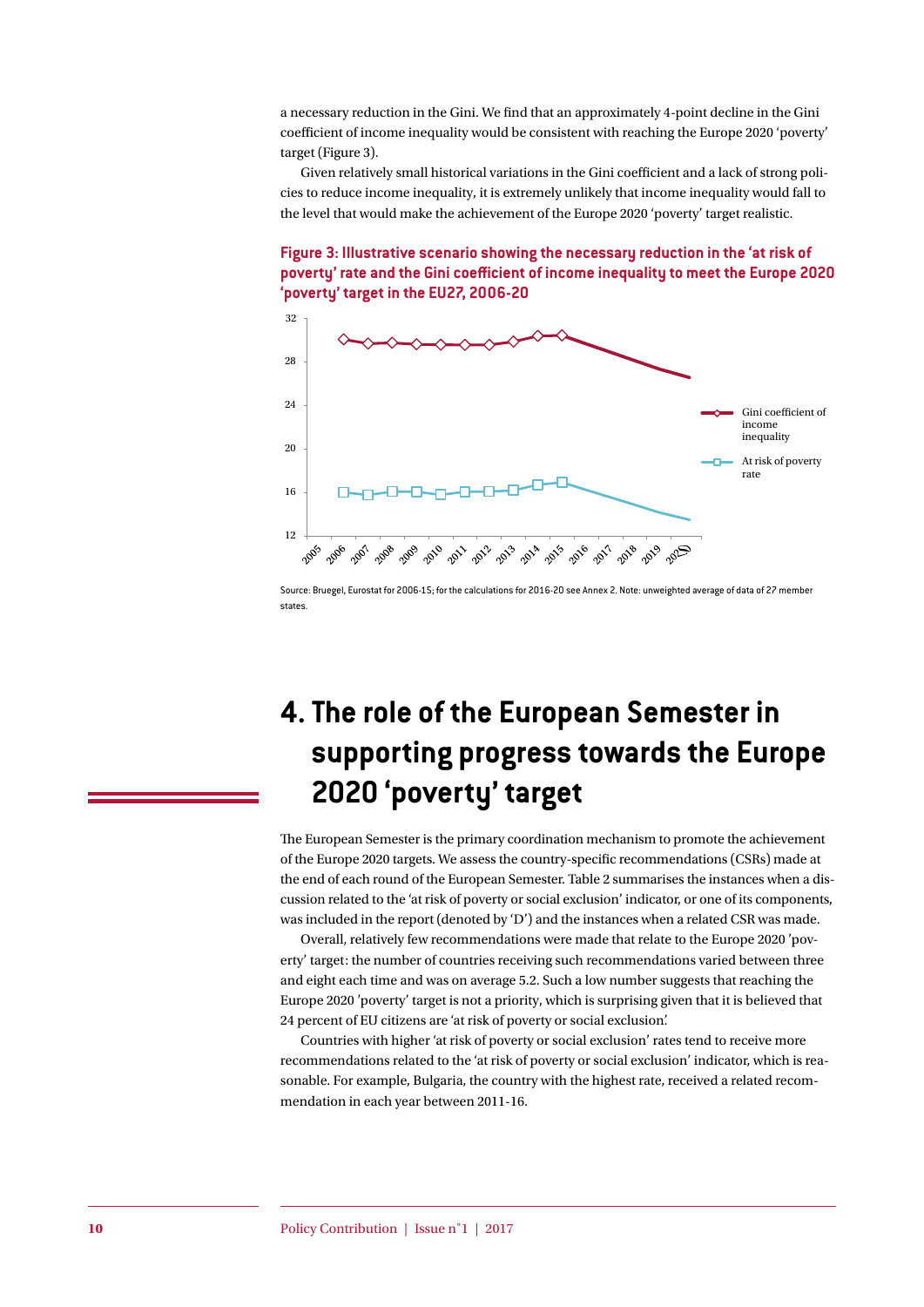|                       | 2011     | 2012       | 2013     | 2014     | 2015     | 2016     |
|-----------------------|----------|------------|----------|----------|----------|----------|
| Austria               |          |            |          |          |          |          |
| Belgium               |          |            | D        |          |          |          |
| Bulgaria              | D/CSR    | <b>CSR</b> | D/CSR    | D/CSR    | D/CSR    | D/CSR    |
| Croatia               | -------- | -------    | -------- | D        |          |          |
| Cyprus                | CSR      | D/CSR      | -------- | -------- | -------- |          |
| Czech Republic        |          |            |          |          |          |          |
| Denmark               |          |            |          |          |          |          |
| Estonia               | D/CSR    | D          |          |          |          |          |
| Finland               |          |            |          |          |          |          |
| France                |          |            |          |          |          |          |
| Germany               |          |            |          |          |          |          |
| Greece                | -------- | --------   | -------- | -------- | -------- | -------- |
| Hungary               |          |            | D/CSR    | D/CSR    | D        | D/CSR    |
| Ireland               | -------- | --------   | -------- | D/CSR    | D/CSR    | D/CSR    |
| Italy                 |          |            | D        | D/CSR    | D        | D/CSR    |
| Latvia                | -------- | D/CSR      | D/CSR    | D        | D        | D        |
| Lithuania             |          | D/CSR      | D/CSR    | D        | D        | D        |
| Luxembourg            |          |            |          |          |          |          |
| Malta                 |          |            |          |          |          |          |
| Netherlands           |          |            |          |          |          |          |
| Poland                |          | <b>CSR</b> | D/CSR    |          |          |          |
| Portugal              | -------- | ------     | -------- |          |          | D        |
| Romania               | -------- | --------   | D/CSR    | D/CSR    | D        | D        |
| Slovakia              |          |            |          |          |          |          |
| Slovenia              |          | D          |          |          | D/CSR    |          |
| Spain                 |          | D/CSR      | D/CSR    | D        | D        | D/CSR    |
| Sweden                |          |            |          |          |          |          |
| <b>United Kingdom</b> |          | D          | D/CSR    | D/CSR    |          |          |

<span id="page-10-0"></span>**Table 2: Issuing of European Semester country-specific recommendations related to the 'at risk of poverty or social exclusion' indicator or a variant of it, 2011-16**

Source: Bruegel based on Council conclusions submitted at the end of each European Semester cycle. Note: CSR: country-specific recommendation is issued. D: a topic related to the 'at risk of poverty or social exclusion' indicator is discussed in the preamble of the document setting the country-specific recommendations. Empty cells indicate that the topic was not mentioned at all in the document setting country-specific recommendations. "--------" indicates that recommendations were not issued because of financial assistance programmes and for Croatia before its EU membership.

However, countries do not receive a recommendation when this rate is between 15-23 percent (with the exception is Slovenia), though even 15 percent of a population is an extremely large number of people. If there were so many people at risk of poverty or social exclusion, policymakers should have acted.

The rate is even higher in Portugal at 26 percent, yet this country did not receive a recommendation (after it exited its financial assistance programme); neither did Croatia with a rate of 31 percent (after it joined the EU in 2013).

On the substance of the related country-specific recommendations, more than one third are not specific but make a general recommendation, such as "*Take steps to address the challenge of combating poverty and promoting social inclusion, especially for vulnerable groups facing multiple barriers.*"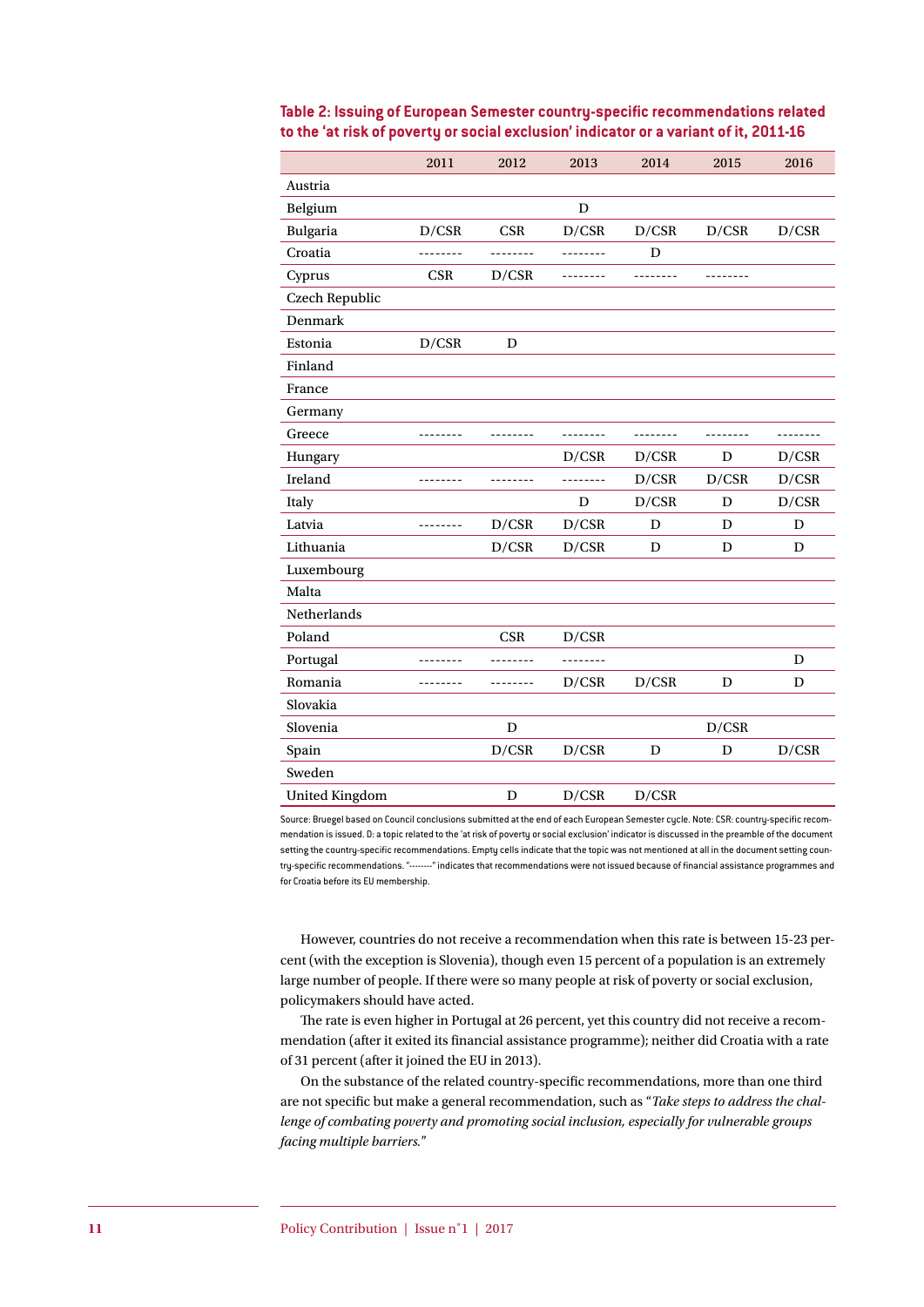Whenever specific recommendations were made, they included the following main areas:

- Reduce the tax and social security burden;
- Increase work incentives, strengthen the link between social assistance reform and activation measures, tapered withdrawal of benefits upon return to employment;
- Improve the effectiveness of active labour market policies to improve employability;
- Improve the effectiveness of social transfer systems/better targeting/better protection of the poor/better coverage;
- Combat labour market segmentation including through a better transition from fixedterm to permanent contracts;
- Facilitate female labour force participation by providing more affordable and quality child-care;
- Facilitate the transition of workers from public works schemes to the primary labour market;
- Increase the participation of disadvantaged groups, in particular Roma, in inclusive mainstream education;
- Implement relevant national strategies (such as national social inclusion and Roma integration strategies in Hungary and Romania and the national anti-poverty strategy in Italy);
- Reform the mechanism for setting the minimum wage in light of in-work poverty, job creation and competitiveness.

These specific suggestions aim to improve support provided to the poor, increase the inclusion of disadvantaged groups and facilitate labour force participation, and are therefore well made.

However, these measures help to reduce income inequality, the major determinant of the 'at risk of poverty' rate, only at the bottom of the income distribution, and their contribution to inequality reduction will likely be small. If the 'at risk of poverty' rate is to be reduced significantly in line with the Europe 2020 target, further measures are needed to reduce income inequality, such as more progressive income, wealth and inheritance taxes, better opportunities for disadvantaged and poorer families, with implications for education systems and labour market institutions, and curtailing unjustified rents enjoyed by certain segments of the society.

### **5. Concluding remarks**

Increasing the awareness of the EU's social problems and finding solutions to these problems are crucial tasks. The European Commission, the European Parliament and national leaders deserve praise for focusing more and more on the social aspects of the European Union and for working towards certain social targets in the context of the Europe 2020 strategy and in the European Semester.

However, there is great confusion arising from the incorrect labelling of the key social target indicator, the 'at risk of poverty or social exclusion' rate, which stands at about 24 percent of the total EU population. This indicator, and variants of it such as the indicators applied to children, women or working age people, is widely understood a measure of 'poverty' or 'social exclusion', whereas it is actually an indicator of income inequality. The EU faces several social challenges, including poverty and social exclusion among certain segments of the society, but it is not true that 24 percent of EU citizens face a high risk of poverty or social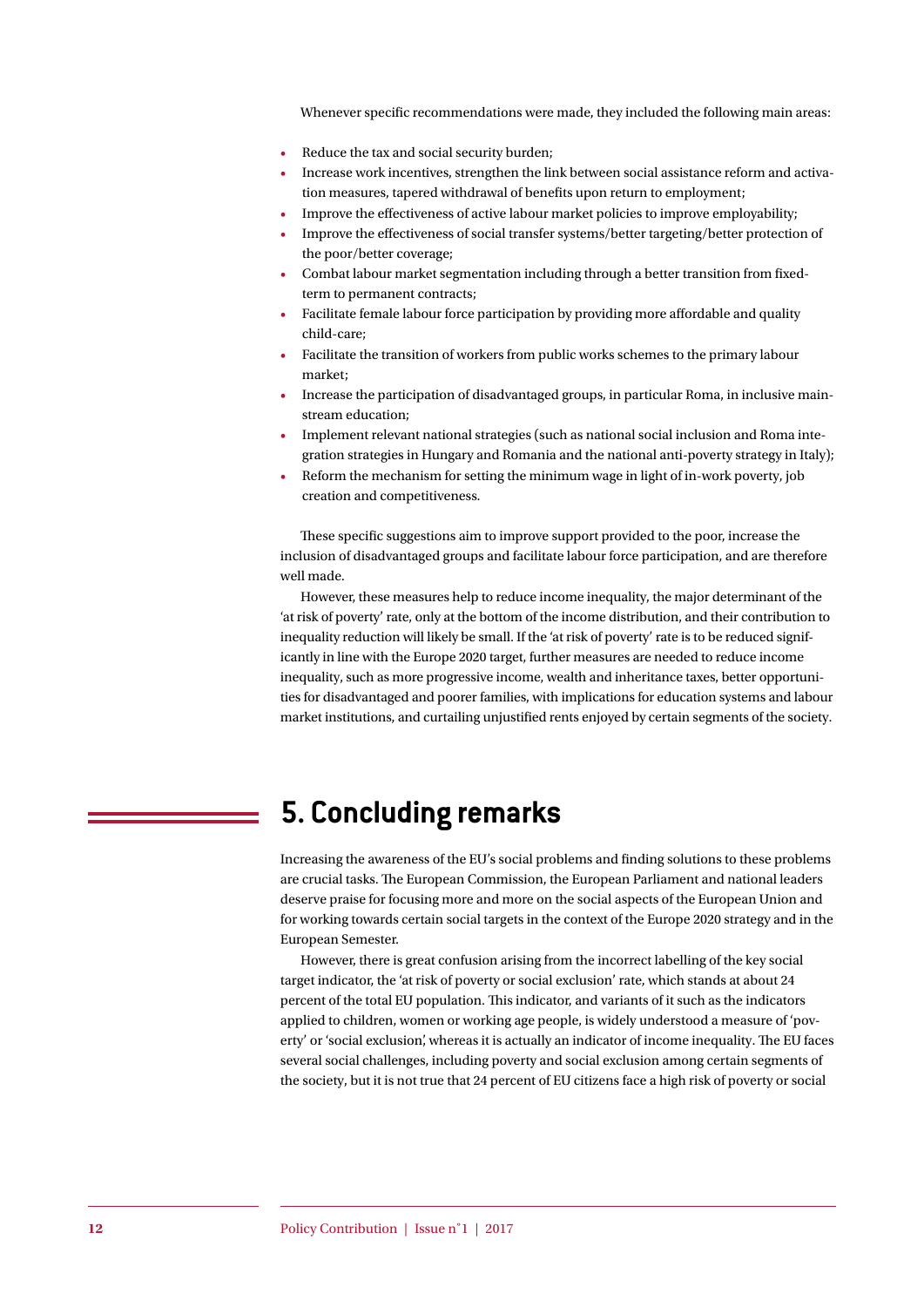exclusion, as the name of this indicator would suggest<sup>17</sup>. This relatively high rate is mostly the reflection of the level income inequality in EU countries, which, measured by the Gini coefficient, is about 30 on average.

Our illustrative calculations show that a very big fall in income inequality, by four Gini points, would be consistent with reaching the Europe 2020 'poverty' target, even after taking into account the expected reduction in material deprivation and low work intensity because of expected economic growth in the coming years<sup>18</sup>.

The political agreement on the Europe 2020 strategy refers to poverty and not to income inequality. It is a grave mistake to base the Europe 2020 poverty target on an indicator of income inequality and to speak about 'poverty reduction' in relation to that indicator.

There are good reasons to aim for lower income inequality, not least to foster upward social mobility, as we argued in our recent report on inclusive growth (Darvas and Wolff, 2016). But first, an EU-wide political agreement would be needed to set an income inequality goal, and second, the toolkit has to be adjusted to target income inequality reductions.

<sup>17</sup> The misleading Europe 2020 target indicator name 'at risk of poverty or social exclusion' should be replaced by 'relative income poverty or income inequality or potentially social excluded', which may sound convoluted, but would be better than a short but misleading name.

<sup>18</sup> We propose the development of new social indicators. For example, Marx *et al* (2015) highlight that research to establish better poverty thresholds than 60 percent of the median income, such as the cost of a specific basket of goods and services, has had quite limited impact on policy formulation. Coudouel *et al* (2002) also provide many useful guidelines for the development of new indicators. And in the EU context, EU-wide indicators should consider the distribution of income within the EU as a whole, as we demonstrated for the Gini coefficient in Darvas (2016) and for poverty indicators in Annex 3 of this policy contribution.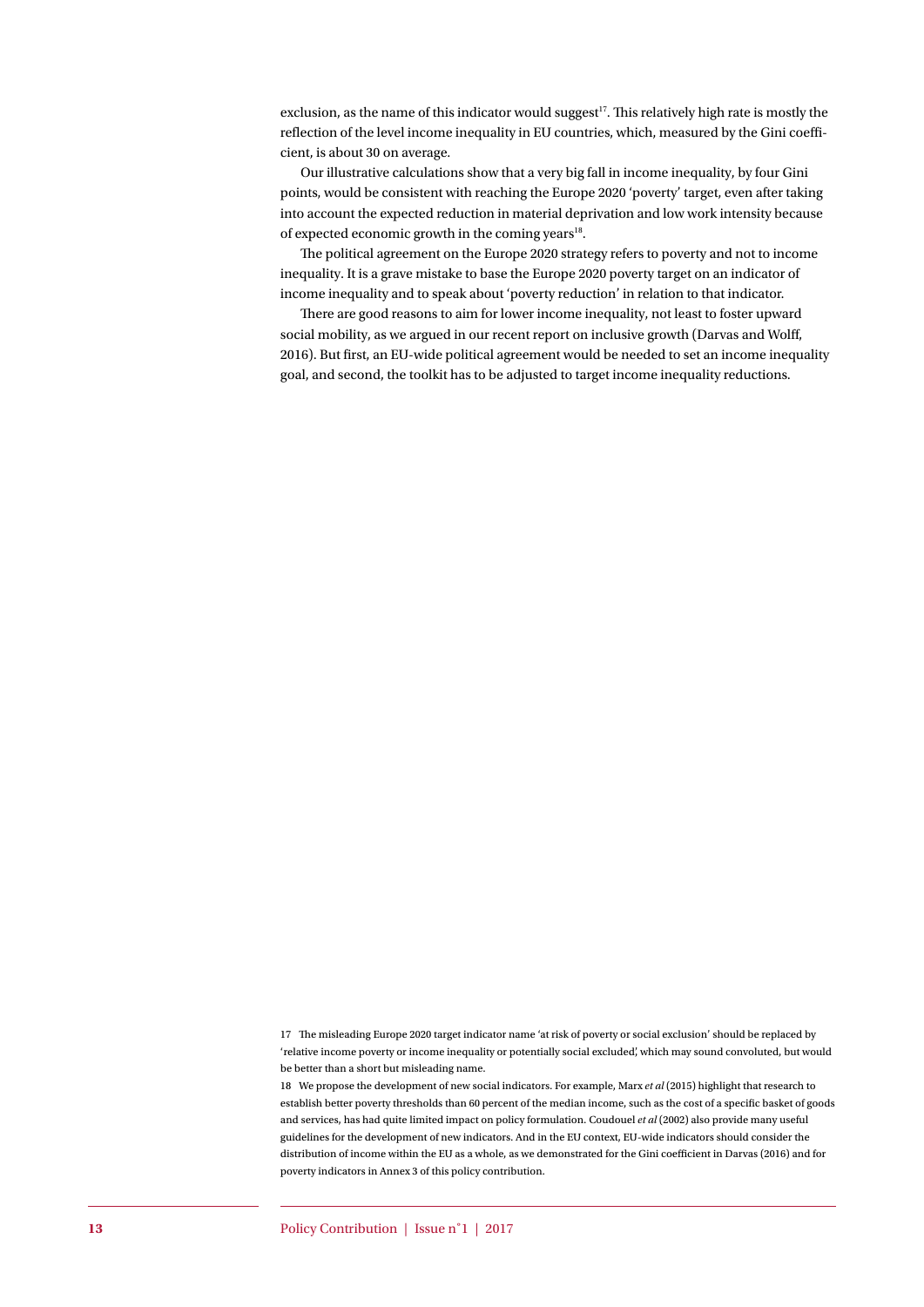## **Annex 1: The empirical association between the 'at risk of poverty' rate and the Gini coefficient of income inequality**

[Figure 2](#page-6-0) in the main text depicted the mathematical (deterministic) correspondence between the 'at risk of poverty' rate and the Gini coefficient of income inequality when income distribution is described by the log-normal distribution. Certainly, there is a deterministic association between the two indicators only if we assume a certain statistical distribution to describe the distribution of income. In reality, however good an approximation, actual distributions differ from parametrised statistical distributions and therefore the association between the two indicators is not deterministic. Moreover, the 'at risk of poverty' rate considers only the bottom part of the income distribution, while the whole distribution matters for the Gini. Different Gini coefficients can therefore correspond to the same 'at risk of poverty' rate and a particular Gini coefficient might correspond to different 'at risk of poverty' rates, as also noted by Marx, Nolan and Olivera (2015).

We therefore look at the association revealed by data. Figure 4 highlights that the empirical association between the 'at risk of poverty' rate and the Gini-coefficient of income inequality across EU countries is indeed not deterministic, but there is a very strong empirical association between them19. Using average values from 2008 to 2015, the correlation coefficient between the two indicators is 0.91, which is a very high value. The correlation in yearly data is similarly high, before, during and after the crisis years. A simple linear regression suggests that a 1 point increase in the Gini coefficient is associated with a 0.89 point increase in the at risk of poverty rate – a result very similar to what we obtained when analysing the theoretical association between the two indicators using the log-normal distribution<sup>20</sup>.

Data for non-EU OECD countries reveals a very similar relationship ([Figure 5\)](#page-14-0), though the at risk of poverty rate for Chile and Mexico is broadly similar to those of the United States and Turkey, even though income inequality is much higher in Chile and Mexico.

The evolution of the indicators for each country also highlights the strong co-movement of the two indicators. Figure 6 shows that the Gini coefficient and the 'at risk of poverty' rate moved in tandem in height selected countries. In contrast, the severe material deprivation rate (a useful available measure of poverty in the European context) developed in strikingly different ways in these countries, highlighting again that the at risk of poverty rate is rather distinct from poverty developments.

Therefore, the 'at risk of poverty' rate essentially measures the same phenomenon as the Gini coefficient of income inequality.

19 Figure 1 in Marx, Nolan and Olivera (2015) is a similar chart for OECD countries.

20 While the theoretical association between the two indicators is slightly non-linear [\(Figure 2](#page-6-0)), it can be well approximated by a linear relationship when the Gini coefficient is in the range observed in EU countries, that is, in the range of 23-37. In this range, a linear approximation suggests that a 1 point increase in the Gini coefficient is associated with a 0.84 point increase in the 'at risk of poverty' rate.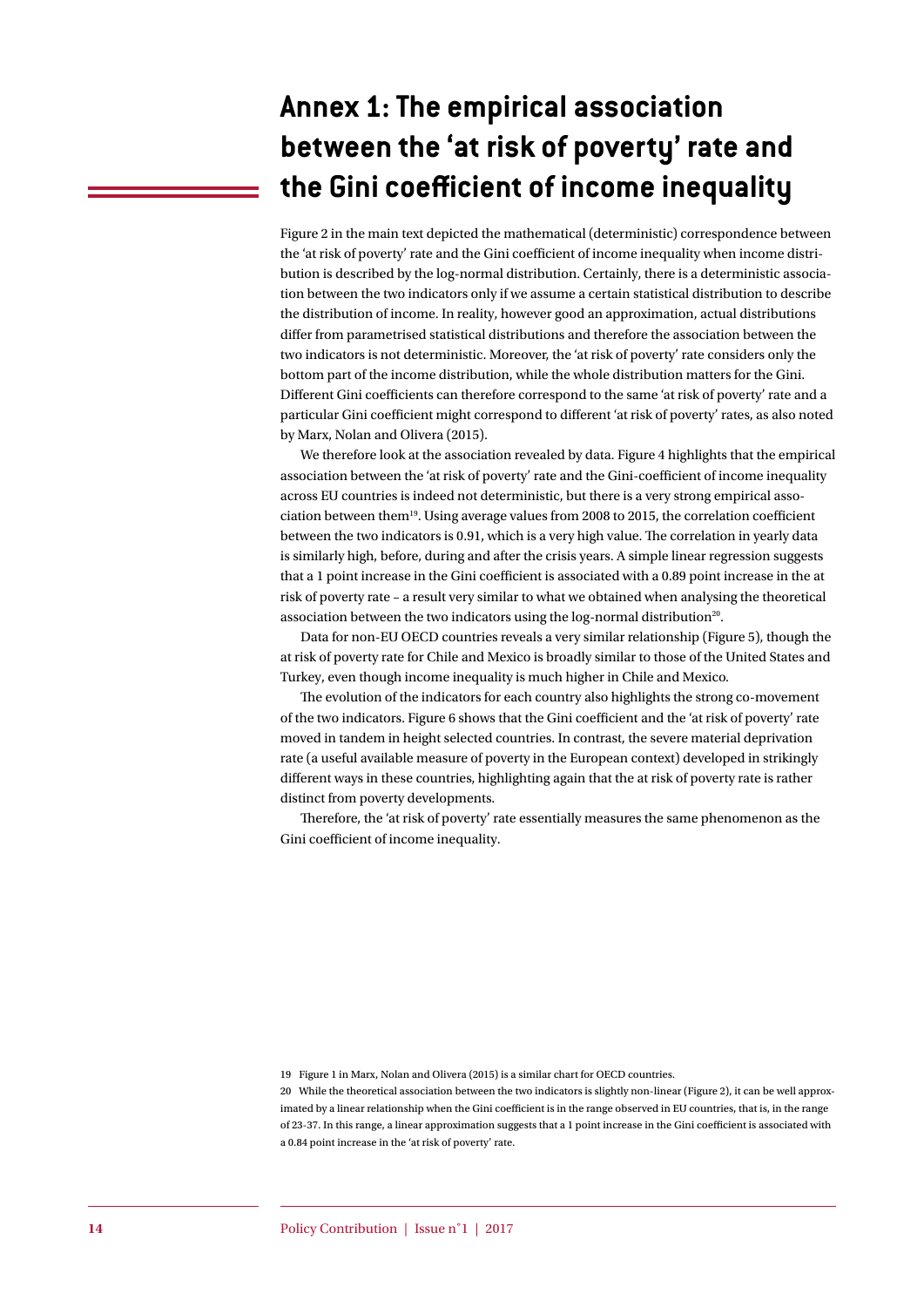



Source: Updated from Darvas and Tschekassin (2015) using data from Eurostat. Note: both indicators are averaged over 2007-15. The at risk of poverty indicators is 'At risk of poverty rate (cut-off point: 60 percent of median equivalised income after social transfers)', while the Gini coefficient is the 'Gini coefficient of equivalised disposable income'.



<span id="page-14-0"></span>

Source: OECD: <http://www.oecd.org/social/income-distribution-database.htm> . Note: 2014 or latest data. Income distribution data refer to the total population and are based on equivalised household disposable income, ie disposable income adjusted for household size. The poverty threshold used by the OECD is 50 percent of median disposable income in each country, while it is 60 percent in the Europe 2020 framework. The OECD calls the indicator the 'poverty rate', but since it is calculated exactly the same way as the EU's at risk of poverty rate, we label the y axis correspondingly.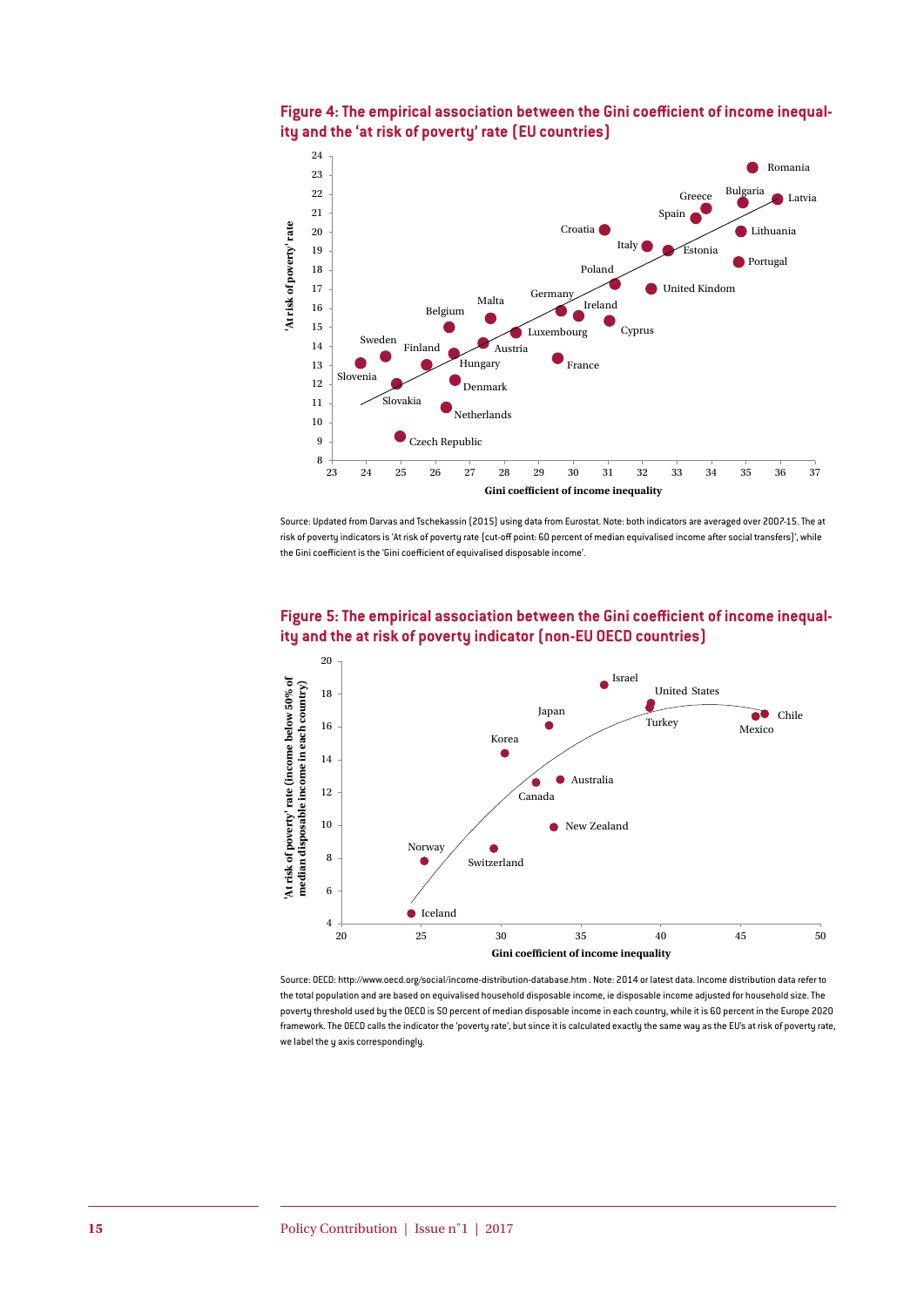

**Figure 6: The Gini coefficient of income inequality, the 'at risk of poverty' rate and the severe material deprivation rate in selected countries**

Source: Eurostat's 'Gini coefficient of equivalised disposable income - EU-SILC survey [ilc\_di12]', 'At-risk-of-poverty rate by poverty threshold, age and sex - EU-SILC survey [ilc li02]' and 'Severe material deprivation rate by age and sex [ilc mddd11]' databases.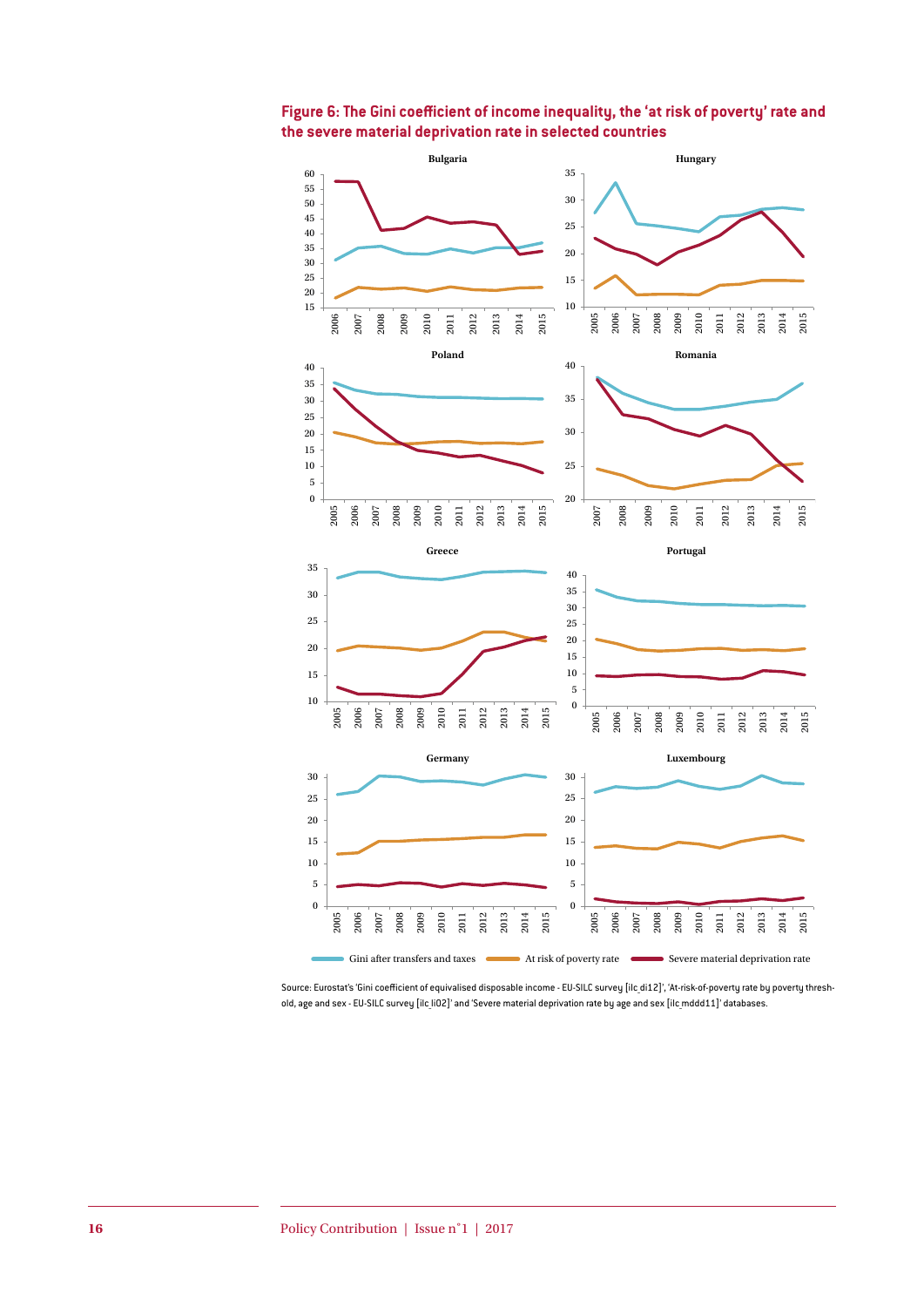## **Annex 2: Calculating the reduction in the Gini coefficient of income inequality that would be consistent with reaching the Europe 2020 'poverty' target**

We split the Europe 2020 indicator of 'at risk of poverty or social exclusion' into two parts:

- 1. All people considered 'at risk of poverty' by the respective indicator, that is, people with income below 60 percent of the national equivalised median income, irrespective of whether these people are also materially deprived or not or whether they live in households with low work intensity or not;
- 2. People not 'at risk of poverty', who are severally materially deprived and/or live in households with low work intensity, but have income above the 60 percent of the median of the national equivalised income.

For these two groups of people we make the following projections:

- 'Not at risk of poverty' component: we estimate regressions for the determinants of this component in 2003-2015 and then use European Commission (2016-18) and IMF (2019- 20) forecasts to project how much reduction is expected in this component by 2020.
- 'At risk of poverty' component: given our projection for the 'not at risk of poverty' component, we illustratively calculate how much reduction in the at-risk-of-poverty component is needed to achieve the Europe 2020 target. Therefore, our calculation for the 'at risk of poverty' component is not a projection, just an illustration.

Given the strong association between the 'at risk of poverty' rate and the Gini coefficient of income inequality (Annex 1), we then calculate the Gini reduction which is consistent with reaching the Europe 2020 'poverty' target.

Our hypothesis is that the non-at-risk-of poverty component is expected to be reduced when:

- The economy grows (partly because growth typically creates jobs and thereby the long-term unemployed have a better chance of finding work, and partly because even if inequality widens with growth, the poorer segments of the society may receive a higher income and thereby material deprivation can be reduced); and
- Negative output gaps close (because when the economy is below potential, unemployment is higher than normal, which directly influences the spectre of living in households with low work intensity, while lower income due to weak economic conditions and unemployment increases material deprivation).

In order to test these hypotheses, we estimate regressions, both in a panel framework involving the first 27 EU member states and in a single equation framework for each member states separately. Regression results strongly confirm the hypotheses.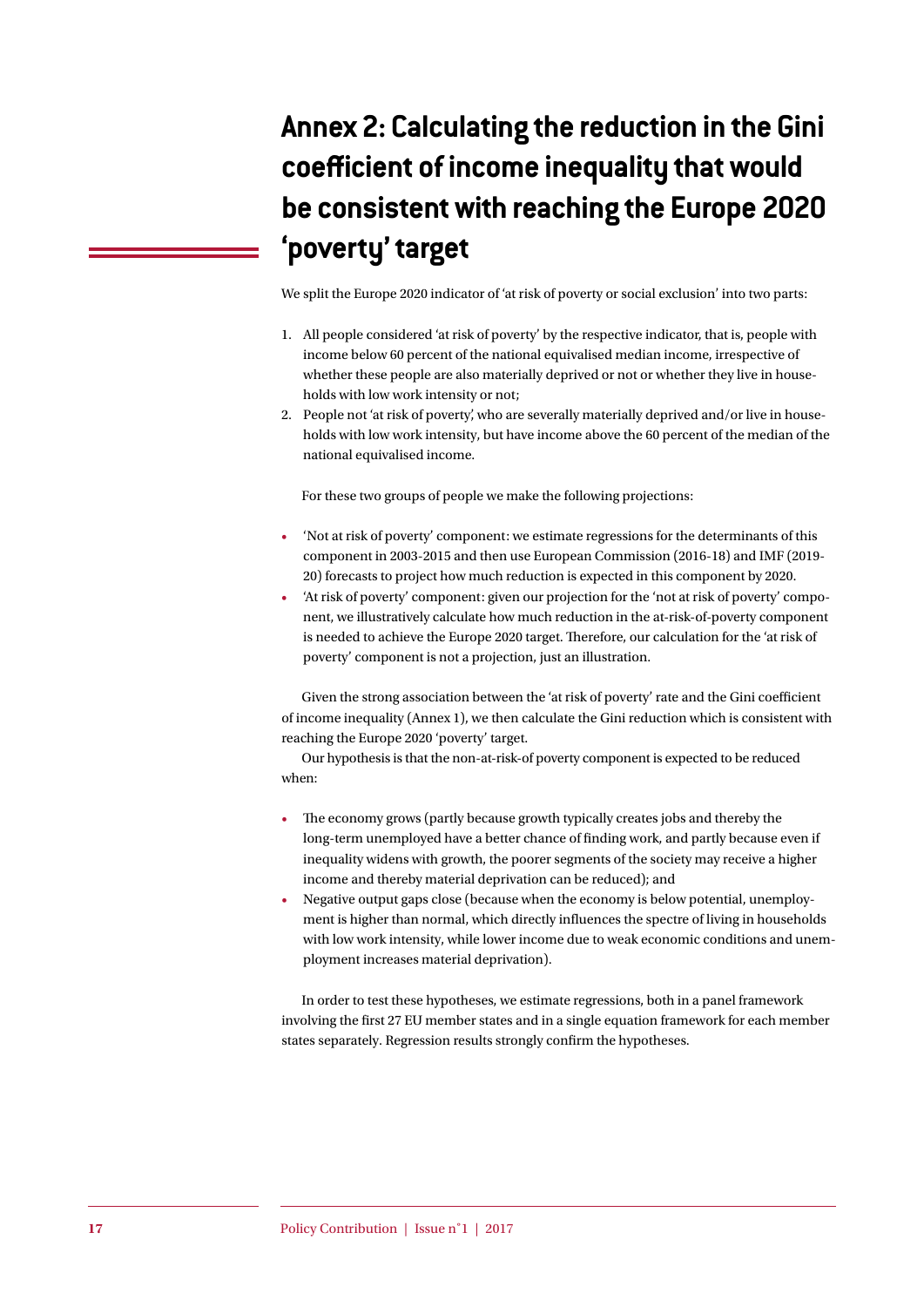We use two functional forms: a linear form and a log-linear form. The panel versions of these two forms are the following:

$$
noarop_{t,i} = \alpha + \mu_i + \delta_t + \beta_1 \cdot income_{t,i} + \beta_2 \cdot gap_{t,i} + \beta_3 \cdot noarop_{t-1,i} + \varepsilon_{t,i}
$$

$$
log(noarop_{t,i}) = \alpha + \mu_i + \delta_t + \beta_1 \cdot log(income_{t,i}) + \beta_2 \cdot gap_{t,i} + \beta_3 \cdot log(noarop_{t-1,i}) + \varepsilon_{t,i}
$$

Where is the difference between 'at risk of poverty or social exclusion' rate and the 'at risk of poverty' rate (both expressed as a percent of population) of country *i* in time *t*, is the general intercept, is the country-specific fixed effect, is time-specific fixed effect, is mean income in country *i* in time *t* (expressed in constant-price purchasing power standards<sup>21</sup>), is the output gap country *i* in time *t* (expressed as a percent of potential output), are parameters to be estimated, and is the error term.

The log-linear version ensures that the fitted and forecast values are always positive, as they should be.

[Table 3](#page-17-0) shows that in our panel regressions estimates, the parameters of both mean income and the output are statistically significant with the correct sign, irrespective of (i) the use country and time fixed effects, (ii) whether the lagged dependent variable is included or not<sup>22</sup>, (iii) whether the untransformed variables are used or a logarithmic transformation is applied.

|                      | Linear version |          |            |          | Non-linear version |          |           |          |
|----------------------|----------------|----------|------------|----------|--------------------|----------|-----------|----------|
|                      | Model A        | Model B  | O<br>Model | Model D  | Model E            | Model F  | Model G   | Model H  |
| Mean income          | $-0.57$        | $-0.02$  | $-0.96$    | $-0.21$  | $-0.91$            | 0.00     | $-1.36$   | $-0.41$  |
| [t-ratio]            | $[-11.2]$      | $[-0.9]$ | $[-7.5]$   | $[-2.8]$ | $[-19.8]$          | [0.1]    | $[-13.2]$ | $[-3.2]$ |
| Output gap           | $-0.11$        | $-0.21$  | $-0.12$    | $-0.21$  | $-0.018$           | $-0.021$ | $-0.012$  | $-0.022$ |
| [t-ratio]            | $[-1.5]$       | $[-8.3]$ | $[-2.2]$   | $[-6.0]$ | $[-2.6]$           | $[-8.6]$ | $[-2.6]$  | $[-5.9]$ |
| Lagged non-AROP rate |                | 0.85     |            | 0.62     |                    | 0.94     |           | 0.68     |
| [t-ratio]            |                | $[17.6]$ |            | $[7.7]$  |                    | $[33]$   |           | [14.1]   |
|                      | 0.43           | 0.93     | 0.87       | 0.95     | 0.55               | 0.94     | 0.90      | 0.96     |
| Countries            | 27             | 27       | 27         | 27       | 27                 | 27       | 27        | 27       |
| Years                | 13             | 12       | 13         | 12       | 13                 | 12       | 13        | 12       |
| <b>Observations</b>  | 312            | 285      | 312        | 285      | 312                | 285      | 312       | 285      |
| <b>Fixed effects</b> | no             | no       | yes        | yes      | no                 | no       | yes       | yes      |

<span id="page-17-0"></span>**Table 3: Panel regression results for the 'not at risk of poverty' component of the 'at risk of poverty or social exclusion' rate**

Source: Bruegel. Note: the dependent variable is the difference between 'at risk of poverty or social exclusion' rate and the 'at risk of poverty' rate, both expressed as a percent of population. Mean income is measured in constant price purchasing power standards, while the output gap is measured as percent of potential output. For better readability of the table, we multiply the estimated parameter of mean income by one thousand in the linear version. AROP = at risk of poverty.

The country-specific regressions also largely confirm both hypotheses. There are only four countries, Austria, Belgium, Finland and Slovenia, for which none of the two variables are statistically significant. For the other 23 countries one or both of the variables are statistically significant.

21 Eurostat publishes data at current-price purchasing power standards (PPS). In order to approximate mean income at constant-price PPS, we deflated current-price PPS data with the EU28 harmonised index of consumer prices. 22 Mean income is not significant when lagged dependent variable is included and fixed effects are not included. It is significant in all other specifications.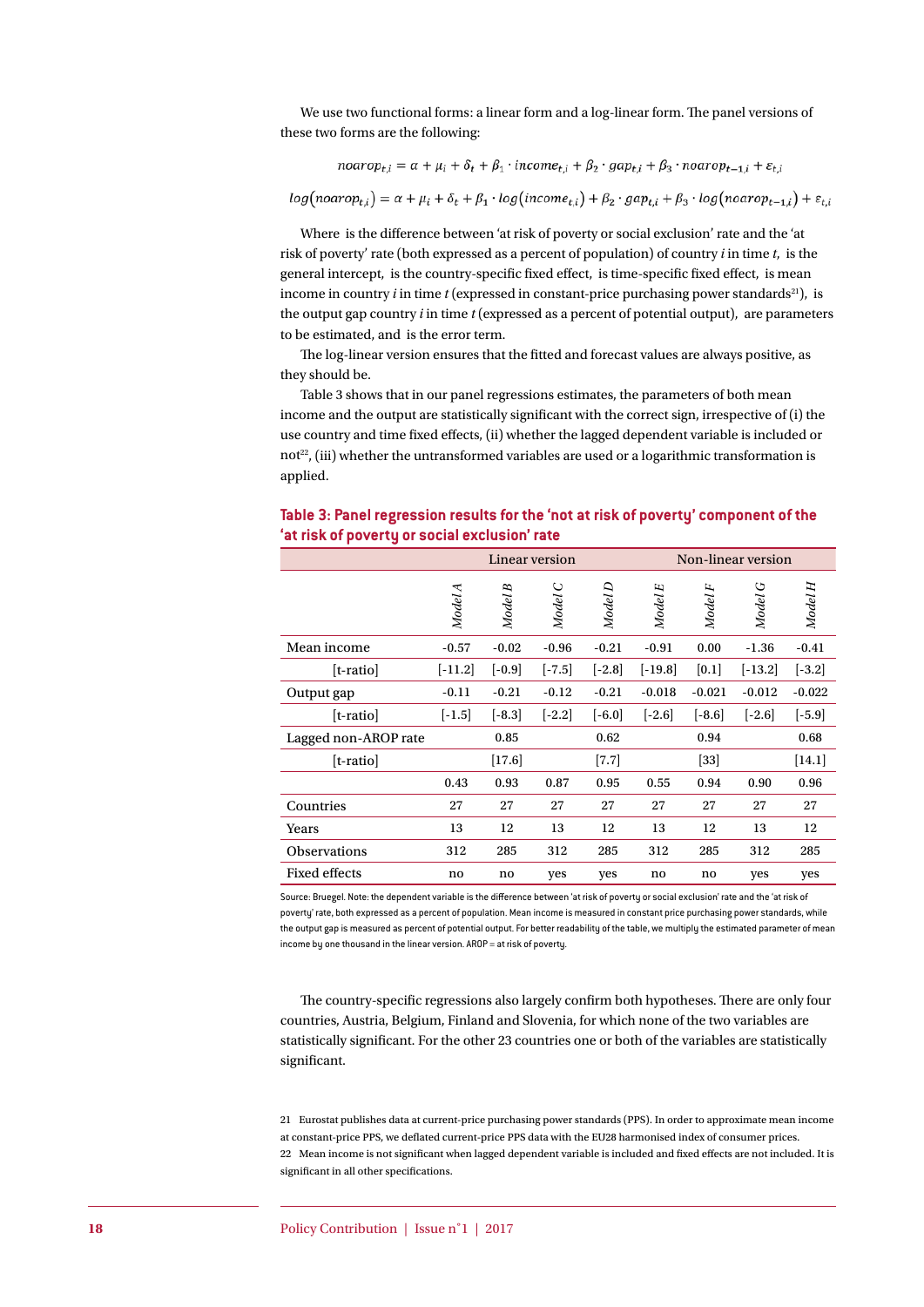For our projections, we use the country-specific regression to allow for different sensitivity of social indicators to economic developments. For these projections, we use the version of the model which is estimated on logarithmic values (to ensure that projections are always positive), include the lagged dependent variable, and include only those explanatory variables which were statistically significant. Therefore, for the countries for which neither mean income, nor the output gap was significant, we use a simple first order autoregressive model.



**Figure 7: The difference between the 'at risk of poverty or social exclusion' indicator and the 'at risk of poverty' indicator, 2003-20 (% of population)**

Source: Bruegel. Note: the blue lines indicate actual data, while the red lines indicate our projections.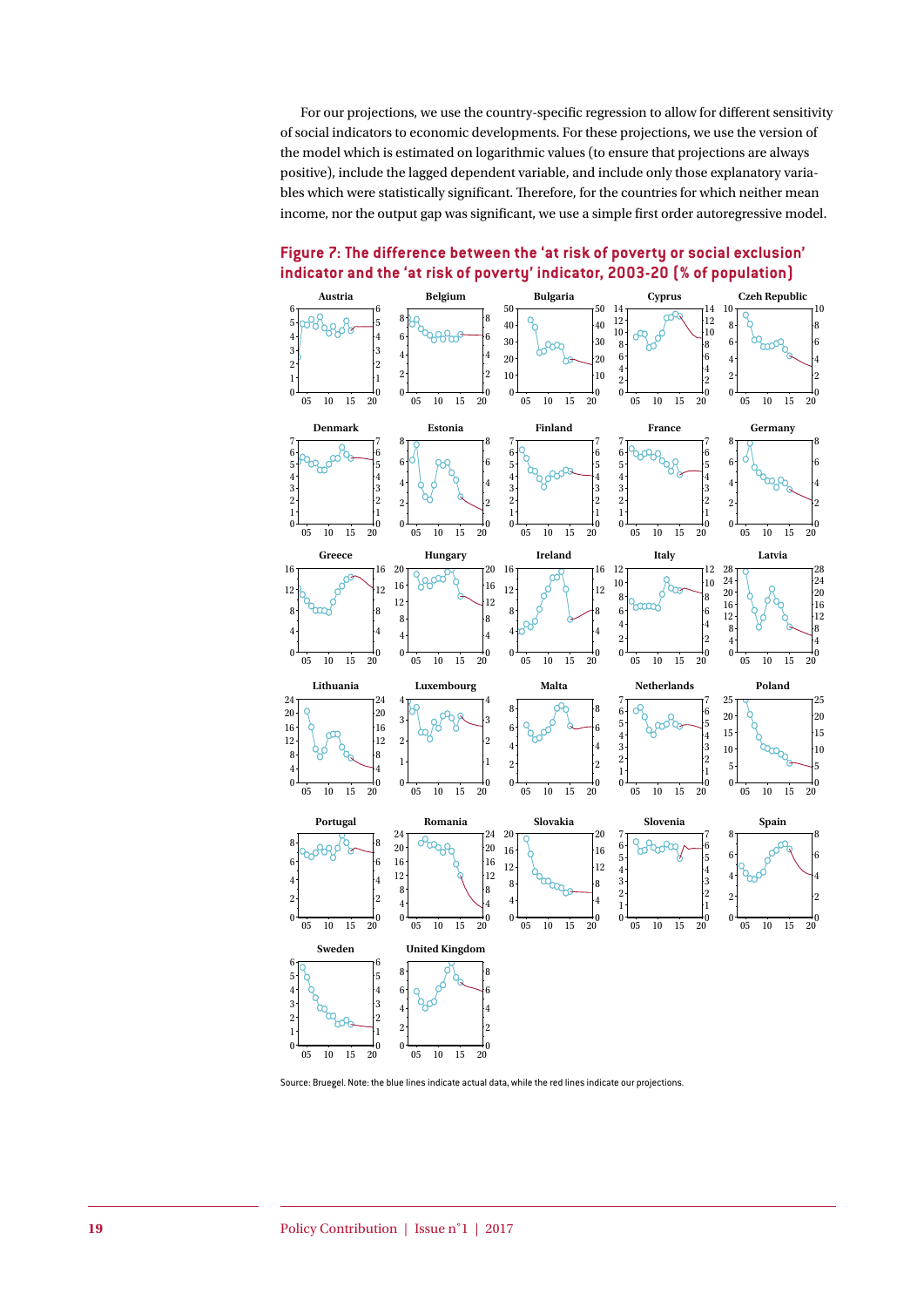For our projections to 2016-20, we make the following assumptions:

- Mean income growth in constant-price PPS in 2016-20: we approximate with the growth rate of real GDP per capita as it is projected by the European Commission November 2016 forecast for 2016-18 and the IMF October 2016 forecast for 2019-20.
- Output gap: we use the European Commission November 2016 forecast for 2016-18 and then estimate a simple autoregression to project the output gap for 2019-20.
- Population: we approximate with the growth rate of population as it is projected by the European Commission November 2016 forecast for 2016-18 and the IMF October 2016 forecast for 2019-20.

Mean income and output gap projections allow to project the 'not at risk of poverty' rate up to 2020. Figure 7 shows that the projections look sensible. There are only a few countries for which projections may look somewhat unrealistic, such as the in the case of Romania, where projected fall in the 'not at risk of poverty' rate may perhaps be too large, and Ireland<sup>23</sup>, for which a bounce back is projected after a large drop in 2014-15.

Population projections allow translating the rate projections into number of people projections: in the EU27, 5.5 million people with income over the 60 percent of national median equivalised income are projected to be lifted from material deprivation and/or living in low work intensity households between 2015-20.

Given the projected decline in the 'not at risk of poverty' components of the 'at risk of poverty or social exclusion' indicator, we calculate the needed reduction in the 'at risk of poverty' component, which amounts to 16.1 million people (see [Table 1](#page-8-0)). Given population projections, the necessary decline of 16.1 million in the number of people regarded to be 'at risk of poverty' is equivalent to a 3.4 points decline in the 'at risk of poverty' rate in each EU country. This is in turn consistent with a 3.9 points decline in the Gini coefficient of income inequality in each EU country, using the empirical association revealed by [. Table 1](#page-8-0) in the main text presented the number of such people in four key dates, 2008, 2012, 2015 and 2020, whil[e Figure](#page-19-0) 8 reports the annual developments.



<span id="page-19-0"></span>**Figure 8: The 'at risk of poverty' and 'not at risk of poverty' components of the 'at risk of poverty or social exclusion' indicator in the EU27, 2005-20 (million people)**

23 At the time of writing, the 'at risk of poverty' and 'at risk of poverty or social exclusion' indicators are available only up to 2014 for Ireland from Eurostat. However, these indicators are available for all other EU countries and the EU as a whole for 2015, from which we calculated the 2015 Irish values.

Source: Bruegel. Note: Actual data for 2005-15. For the 'not at risk of poverty' component, the projection for 2016-20 is based on our regression estimates and European Commission and IMF forecasts for 2016-20. Given the projected decline in the 'not at risk of poverty' component, the dark red dashed line shows the necessary decline in the 'at risk of poverty' indicator to reach the Europe 2020 target of 20 million reduction in ''at risk of poverty or social exclusion'' from 2008 to 2020.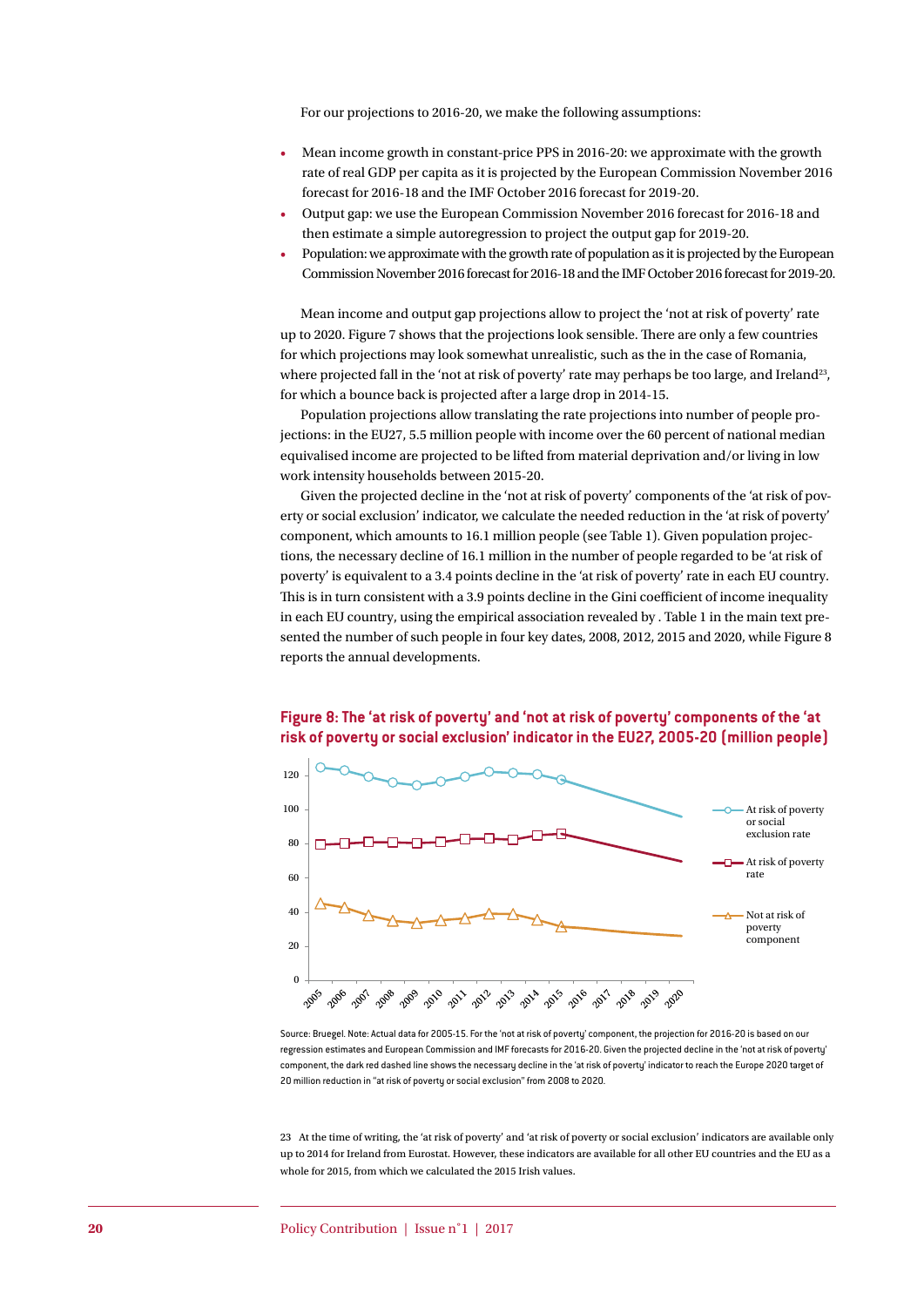## **Annex 3: Deriving income poverty indicators from the EU-wide distribution of income**

A large number of income poverty indicators have been proposed in the literature. Many require access to household-level data that we do not have. We therefore derive two indicators of poverty, which can be constructed using publicly-available data from Eurostat:

- **Headcount**: share of people living on less than 2, 5, 10 or 20 euros a day (at constant 2007 purchasing power standards).
- **Poverty gap**: the total combined shortfall of income less than 2, 5, 10 or 20 euros a day (at constant 2007 purchasing power standards) as a share of GDP. This is obtained by adding up all the shortfalls of the poor, eg for all people with income less than 2 euros a day, we add up the gaps between 2 euros and their actual income.

As highlighted by Marx *et al* (2015), based on the seminal works of Amartya Sen, a headcount poverty target may provide a perverse incentive to policymakers to target those who are below but close to the poverty threshold (because those people can lifted over the poverty threshold in a much easier way than the very poor). A poverty gap target may provide incentives to consider all the poor, including those who are very poor $24$ .

Beyond calculating these indicators for each country, we calculate these indicators for the EU27 as a whole, for which we approximate the EU-wide distribution of income. The main steps of the calculations are the following:

- 1. For each country, we approximate more detailed data on income distribution (ie all the 100 percentiles) than what is available (Eurostat publishes the following income shares data for each country: 1, 2, 3, 4 and 5 percentiles, deciles, quartiles, 95, 96, 97, 98, 99 and 100 percentiles).
- 2. For each country, we use a measure of mean income to approximate the income of households corresponding to the 100 percentiles.
- 3. Using population size, we combine approximated household incomes of each country to obtain the EU-wide distribution of income.

For the first step, we use the Lorenz curve regression method of Bhalla (2002) and Kakwani (1980), which Darvas (2016) found to be the most reliable method which is based on quantile income shares data.

In the second step, we use mean income at purchasing power standards (PPS), adjusted by the EU28 consumer prices. Eurostat published PPS data at current prices, which is comparable across countries in a given year, but not comparable in time. We wish to fix the thresholds at their 2007 real values, which is the first year for which income distribution data is available for the first 27 EU member states. Therefore, for later years, we increase the 2007 poverty threshold values (ie 2, 5, 10 and 20 euros a day) by the EU28 harmonised index of consumer prices. We then compare these current-price equivalents of the poverty thresholds at '2007 price PPS' to current-price PPS income data.

And in the third step we use population size to combine the national income distributions into the EU27 distribution of income.

We note that our Bhalla-Kakwani regression approximations can be a source of measurement error. Unfortunately, income share data published by Eurostat is rounded to one digit after the decimal. At very low levels of income such rounding prohibits to get sufficient

24 There are also measures that focus even more on the very poor. For example, by adding up the squares of individual poverty gaps places a higher weight on those households that are further from the poverty line (see Coudouel *et al*, 2002).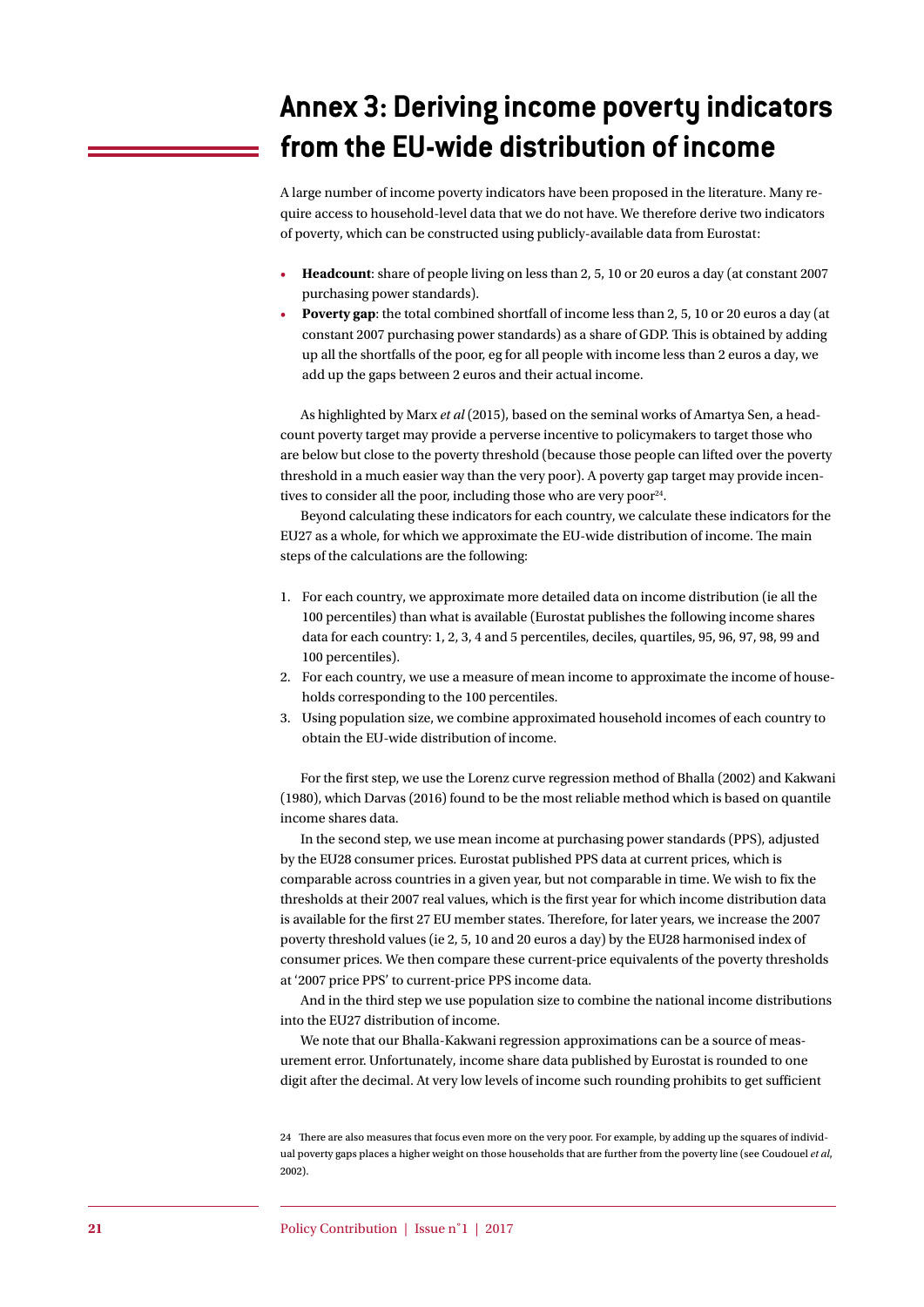information about income shares<sup>25</sup>. For example, Table 4 shows the income shares of the lowest five percentiles of Belgium in 2011 as published by Eurostat and as approximated by our regression:

#### **Table 4: Income shares of the lowest five percentiles, Belgium, 2011**

|                   | Data published by Eurostat | Approximated our regression |
|-------------------|----------------------------|-----------------------------|
| First percentile  | 0.0                        | 0.036                       |
| Second percentile | 0.3                        | 0.238                       |
| Third percentile  | 0.3                        | 0.306                       |
| Fourth percentile | 0.4                        | 0.350                       |
| Fifth percentile  | 0.4                        | 0.383                       |

Source: Bruegel.



#### **Figure 9: Our new poverty indicators, EU27**

Note: the poverty thresholds are measured at 2007 constant-price purchasing power standards.

For the first percentile Eurostat provides the number zero (after rounding), while presumably the true value is not exactly zero. Our regression approximates this share as 0.036 percent, which is 0.0 after rounding. For the second and third percentiles Eurostat provides 0.3 percent (again, after rounding), while by definition the income share of the third percentile must be higher than that of the second percentile. The fourth and fifth percentiles also seem to have identical income shares according to the rounded data. In this particular case of

25 We recommend that Eurostat should revise its publication policy and report at least two significant digits, instead of rounding to one digit after the decimal, when publishing income shares data and other indicators with values close to zero.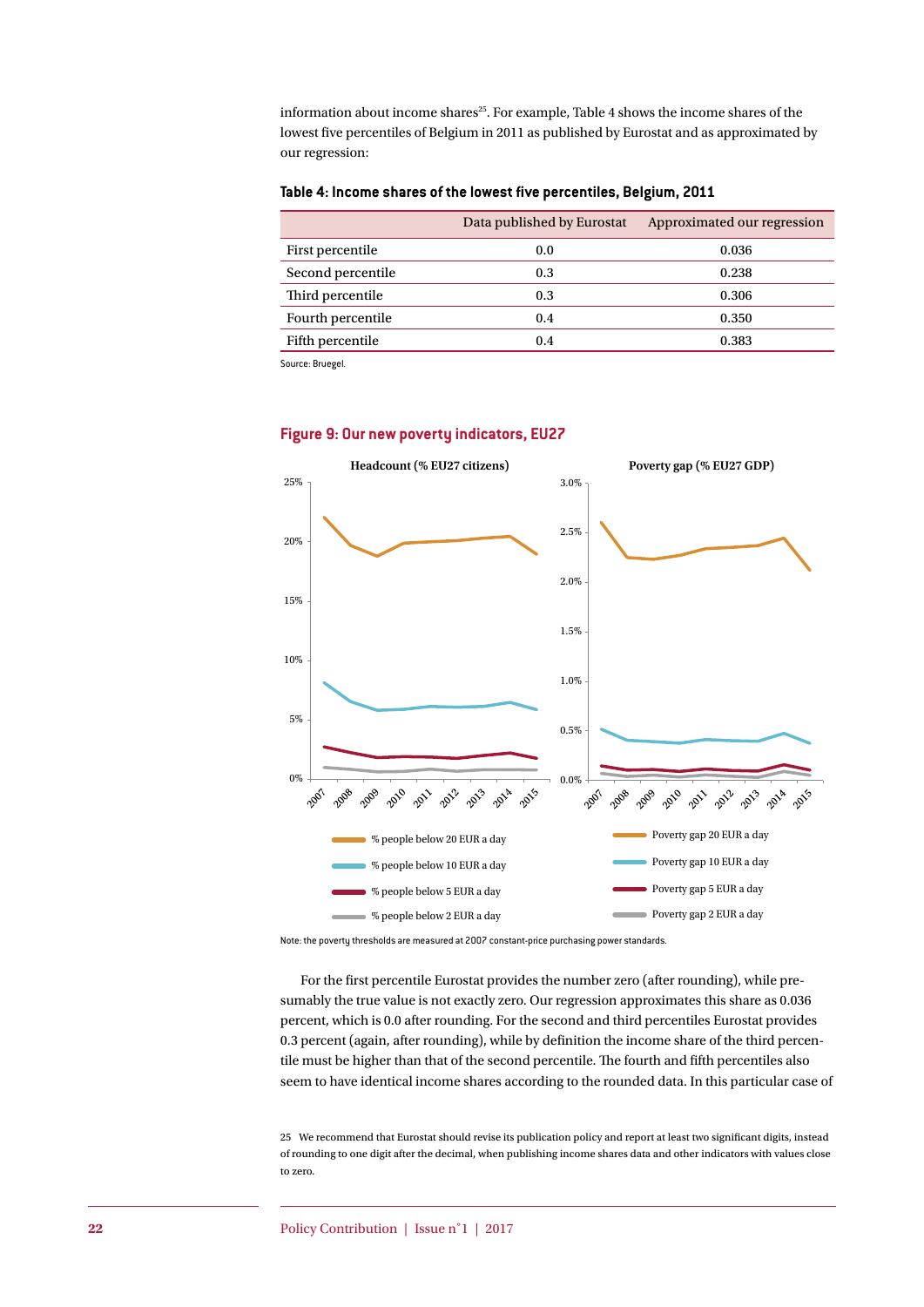Belgium's 2011 data, four of our approximations of the lowest five percentiles income shares correspond to Eurostat data after rounding, while our approximation for the second percentile does not correspond.

Therefore, our approximation for each country is burdened with a measurement error, which can be larger when the poverty threshold is close to the very bottom of the income distribution. Likely, the measurement error is smaller when the threshold is not too close to the bottom of the income distribution, given that more information is available to approximate those incomes. And for the EU as whole, the measurement error is likely smaller than for individual countries also for low income threshold levels, given the large income differences across countries. For example, very few people, if any, is at the bottom one percent of the EU-wide income distribution from Luxembourg, while six percent of Romanian citizens belong there, whose income is already measured with a reasonable degree of precision.

According to our calculations, less than one percent of EU citizens live on less than 2 euros a day (at 2007 PPS; [Figure 9\)](#page-3-0). The shares of people living on less than 5, 10 and 20 such euros are about 2 percent, 6 percent and 19 percent, respectively. The 2015 shares are all below the 2007 shares, yet there was a temporary increase in the early 2010s. The poverty gap indicator suggests that the combined income shortfall of people living on less than 2 or 5 PPS euro is very small as a share of EU27 GDP, while the poverty gap for 10 PPS euro as about 0.4 percent of EU27 GDP, and the poverty gap at 20 PPS euro is about 2.1 percent of EU GDP in 2015. The dynamics of poverty gap is similar to the dynamics of the head count, but, for example, in the case of the 5 euro threshold, the headcount fell more than the poverty gap between 2007-15, while for the 20 euro threshold the opposite result holds.

### **References**

- Atkinson, Tony, Bea Cantillon, Eric Marlier and Brian Nolan (2002) *Social indicators: The EU and social inclusion*, Oxford: Oxford University Press
- Commission of the European Communities (1992) 'Towards a Europe of solidarity. Intensifying the fight against social exclusion, fostering integration', COM 92(542) final, available at: [http://aei.pitt.](http://aei.pitt.edu/4819/1/4819.pdf) [edu/4819/1/4819.pdf](http://aei.pitt.edu/4819/1/4819.pdf)
- Coudouel, Aline, Jesko S. Hentschel, and Quentin T. Wodon (2002) 'Poverty Measurement and Analysis', in the *PRSP Sourcebook*, World Bank, Washington DC, available at: [http://go.worldbank.](http://go.worldbank.org/0C60K5UK40) [org/0C60K5UK40](http://go.worldbank.org/0C60K5UK40)
- Council of the European Union (2002) 'Fight against poverty and social exclusion: common objectives for the second round of National Action Plans -Endorsement', 14164/1/02 REV 1, SOC 508, available at: [http://ec.europa.eu/employment\\_social/social\\_inclusion/docs/counciltext\\_en.pdf](http://ec.europa.eu/employment_social/social_inclusion/docs/counciltext_en.pdf)
- Darvas, Zsolt (2016) 'Some are more equal than others: new estimates of global and regional inequality', *Working Paper* 2016/08, Bruegel, available at: [http://bruegel.org/2016/11/some-are-more-equal](http://bruegel.org/2016/11/some-are-more-equal-than-others-new-estimates-of-global-and-regional-inequality/)[than-others-new-estimates-of-global-and-regional-inequality/](http://bruegel.org/2016/11/some-are-more-equal-than-others-new-estimates-of-global-and-regional-inequality/)
- Darvas, Zsolt and Guntram B. Wolff (2016) *An anatomy of inclusive growth in Europe*, Blueprint Volume XXIV, Bruegel, available at: <http://bruegel.org/2016/10/an-anatomy-of-inclusive-growth-in-europe/>
- Darvas, Zsolt and Olga Tschekassin (2015) 'Poor and under pressure: the social impact of Europe's fiscal consolidation', *Policy Contribution* 2015/04, Bruegel, available at: [http://bruegel.org/2015/03/](http://bruegel.org/2015/03/poor-and-under-pressure-the-social-impact-of-europes-fiscal-consolidation/) [poor-and-under-pressure-the-social-impact-of-europes-fiscal-consolidation/](http://bruegel.org/2015/03/poor-and-under-pressure-the-social-impact-of-europes-fiscal-consolidation/)
- Dombrovskis, Valdis (2016) 'Introductory statement at the European Parliament debate on European Semester for economic policy coordination: implementation of 2016 priorities', available at: [https://](https://ec.europa.eu/commission/2014-2019/dombrovskis/announcements/vice-president-introductory-statement-european-parliamen-debate-european-semester-economic-policy_en) [ec.europa.eu/commission/2014-2019/dombrovskis/announcements/vice-president-introducto](https://ec.europa.eu/commission/2014-2019/dombrovskis/announcements/vice-president-introductory-statement-european-parliamen-debate-european-semester-economic-policy_en)[ry-statement-european-parliamen-debate-european-semester-economic-policy\\_en](https://ec.europa.eu/commission/2014-2019/dombrovskis/announcements/vice-president-introductory-statement-european-parliamen-debate-european-semester-economic-policy_en)
- Eurodiaconia (2014) 'Letter to EPSCO Council concerning the Europe 2020 midterm review and the European Semester', available at: [https://eurodiaconia.org/wordpress/wp-content/uploads/2015/08/](https://eurodiaconia.org/wordpress/wp-content/uploads/2015/08/letter-to-epsco-council-10-14-europe-2020-mid-term-review.pdf) [letter-to-epsco-council-10-14-europe-2020-mid-term-review.pdf](https://eurodiaconia.org/wordpress/wp-content/uploads/2015/08/letter-to-epsco-council-10-14-europe-2020-mid-term-review.pdf)

European Anti-Poverty Network (2016) 'Letter sent to President of the European Commission Mr Jean-